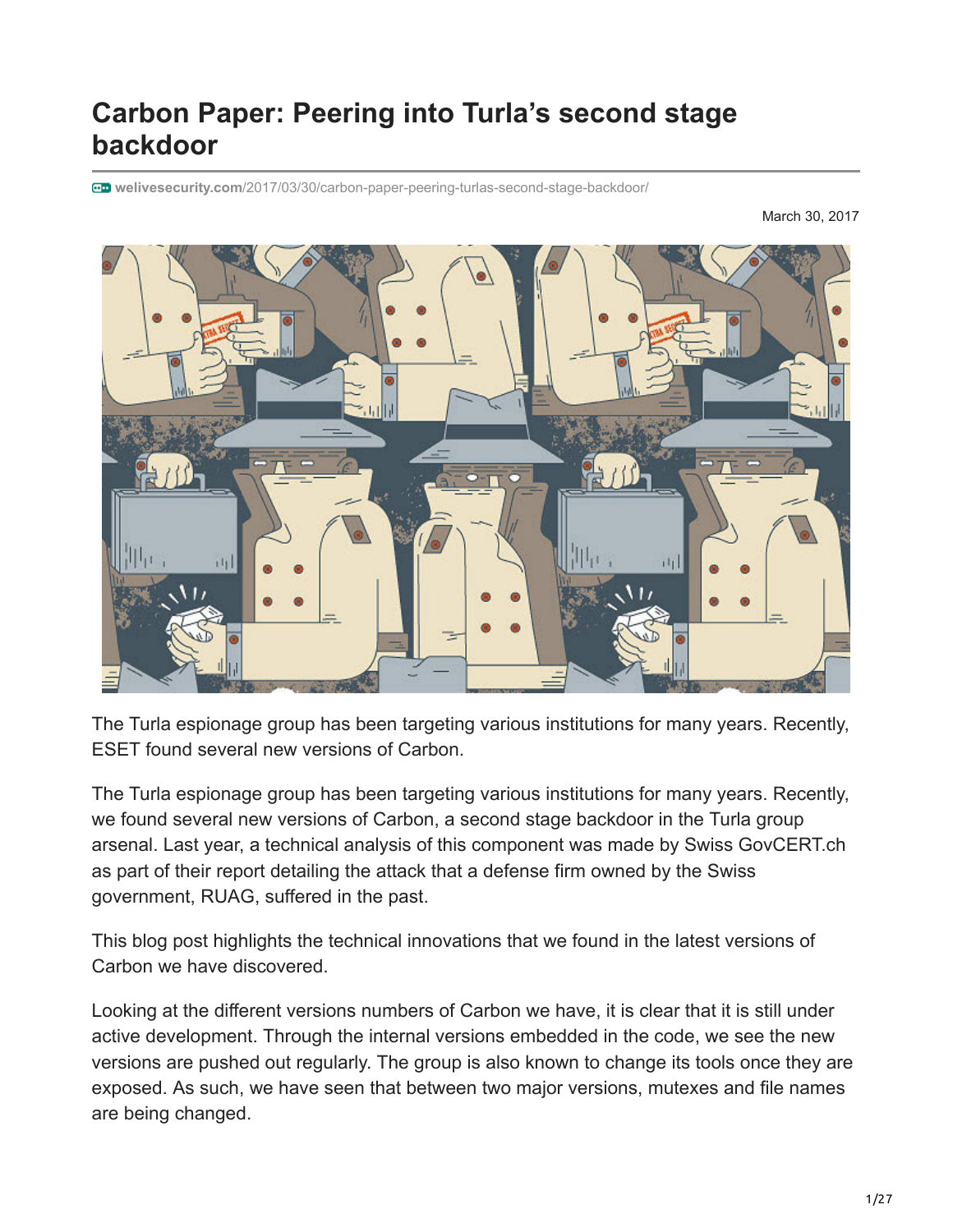### **Infection vectors**

The Turla group is known to be painstaking and work in stages, first doing reconnaissance on their victims' systems before deploying their most sophisticated tools such as Carbon.

A classic Carbon compromise chain starts with a user receiving a spearphishing email or visiting a previously compromised website, typically one that the user visits regularly — a technique known as a watering hole attack.

After a successful attack, a first stage backdoor — such as Tavdig  $^{[1]}$  or Skipper  $^{[2]}$  — is installed on the user machine. Once the reconnaissance phase is over, a second stage backdoor, like Carbon, is installed on key systems.

# **Technical analysis**

Carbon is a sophisticated backdoor used to steal sensitive information from targets of interest by the Turla group.

This malware shares some similarities with "Uroburos"  $[3]$ , a rootkit used by the same group. The most relevant resemblance is the communication framework. Indeed, both of them provide communication channels between different malware components. The communication objects are implemented in the same way, the structures and vtables look identical except that there are fewer communication channels provided in Carbon. Indeed, Carbon might be a "lite" version of Uroburos (without kernel components and without exploits).

For Turla group to decide to install Carbon on a system, a (stage 1) recognition tool is usually delivered first to the target: this tool collects several pieces of information about the victim's machine and its network (through Tavdig or Skipper for example). If the target is considered interesting enough, it will receive more sophisticated malware (such as Carbon or Uroburos).

# **Global architecture**

The Carbon framework consists of:

- a dropper that installs the carbon components and its configuration file
- a component that communicates with the C&C
- an orchestrator that handles the tasks, dispatches them to other computers on the network and injects into a legitimate process the DLL that communicates with the C&C
- a loader that executes the orchestrator

# **Carbon Dating**

The orchestrator and the injected library have their own development branch.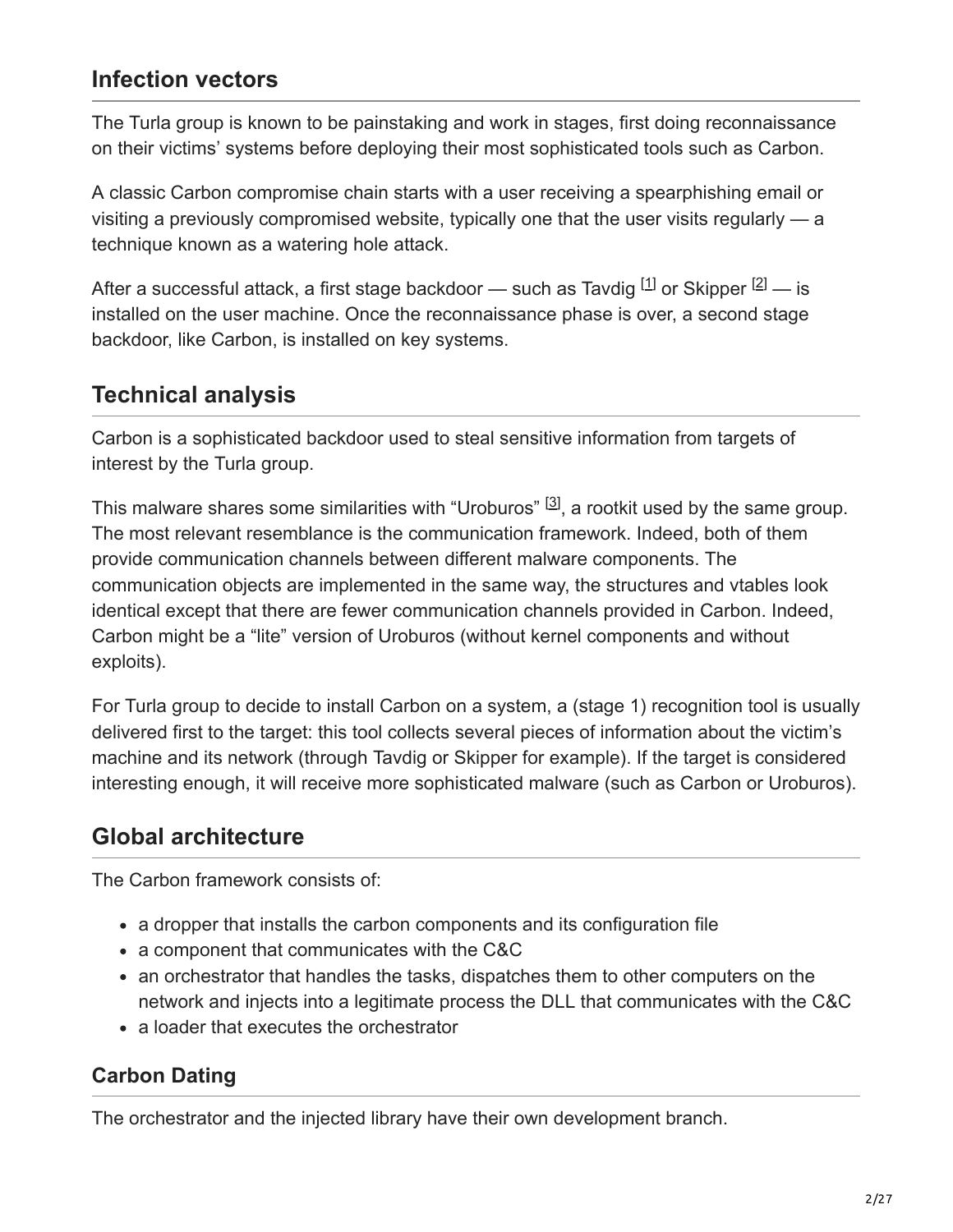Thanks to the compilation dates and the internal versions numbers hardcoded in the PE files, we might have the following timeline:

| <b>Compilation date</b> | <b>Orchestrator version</b> | <b>Injected library version</b> |
|-------------------------|-----------------------------|---------------------------------|
| 2014-02-26              | 3.71                        | 3.62                            |
| 2016-02-02              | 3.77                        | 4.00                            |
| 2016-03-17              | 3.79                        | 4.01                            |
| 2016-03-24              | 3.79                        | 4.01                            |
| 2016-04-01              | 3.79                        | 4.03                            |
| 2016-08-30              | 3.81                        | $??\,\ ?$                       |
| 2016-10-05              | 3.81                        | ????                            |
| 2016-10-21              | 3.81                        | ????                            |

Table 1 – Carbon development timeline

### **Carbon files**

The files from the Carbon framework can have different names depending on the version but they all keep the same internal name (from the metadata) regardless of the version:

- the dropper: "SERVICE.EXE"
- the loader: "SERVICE.DLL" or "KmSvc.DLL"
- the orchestrator: "MSIMGHLP.DLL"
- the injected library: "MSXIML.DLL"

Each of these files exist in 32bit and in 64bit versions.

### **Working directory**

Several files are created by Carbon to keep logs, tasks to execute and configuration that will modify the malware's behavior. The contents of the majority of these files are encrypted with the CAST-128 algorithm  $[4]$ .

A base working directory will contain the files/folders related to Carbon. This directory is chosen randomly among the folders in %ProgramFiles% but excluding "WindowsApps".

The filenames are hardcoded in the orchestrator. The same names are used in the 3.7x+ branch. Because the injected library accesses the same files as the orchestrator, it is another easy way to link a library version and an orchestrator.

*Carbon 3.7x files tree view:*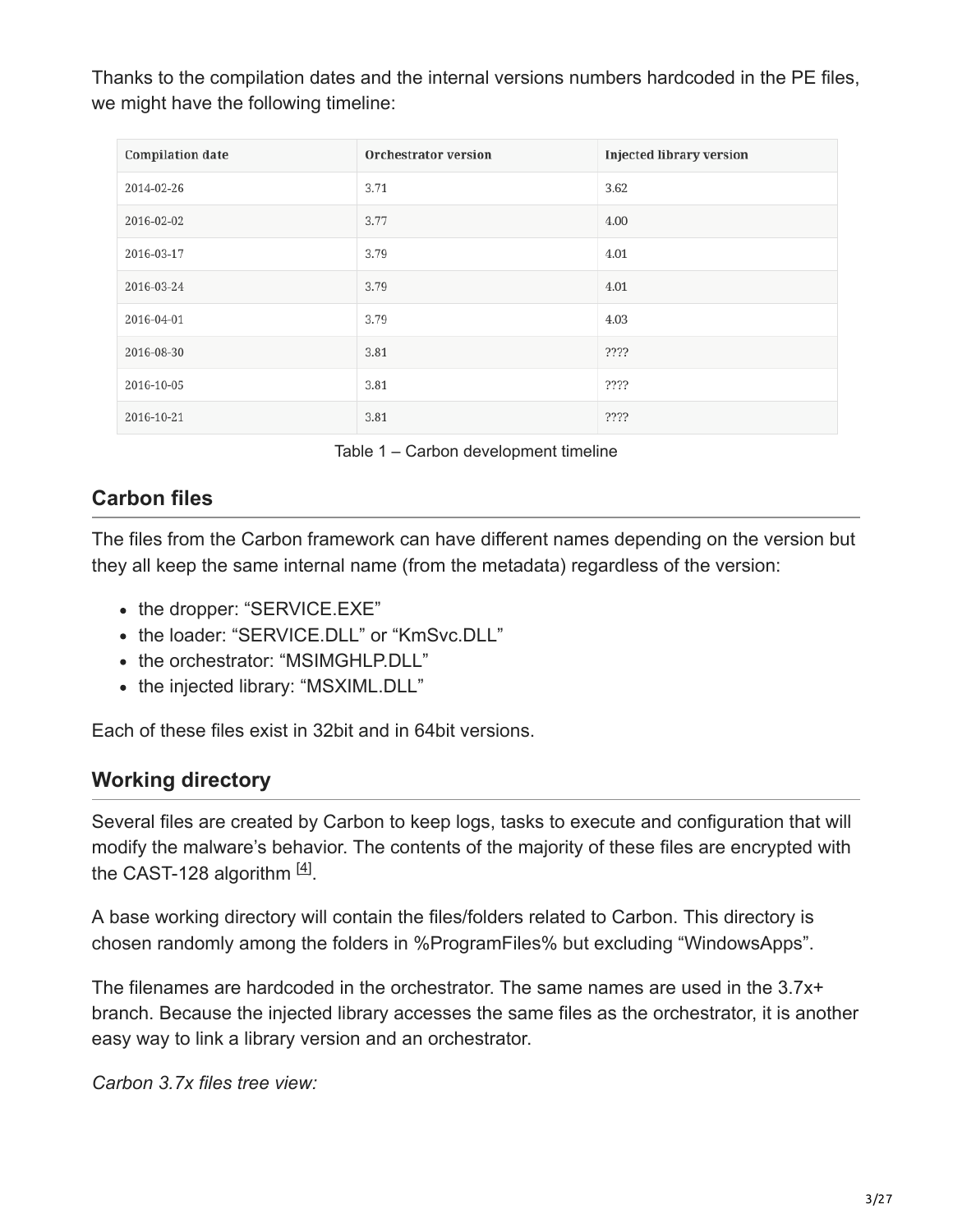- 1 \%carbon\_working\_folder\% // base folder
- 2 ├── 0208 // tasks results and logs files
- 3 4 │ ├── C\_56743.NLS // contains list of files to send to the C&C server, this file is neither compressed nor encrypted
- 5 ├── asmcerts.rs ├── getcerts.rs
- 6
- 7 - miniport.dat // configuration file
- 8 ├── msximl.dll // injected library (x32)
- 9 - Nls // contains tasks (commands to be executed or PE file) and their configuration files
- 10 ├── a67ncodc.ax // tasks to be executed by the orchestrator
- 11 │ ├── b9s3coff.ax // tasks to be executed by the injected library
- 12 -System // plugins folder
- 13 │ ├── bootmisc.sdi // not used
- 14 ├── qavscr.dat // error log
- 15 ├── vndkrmn.dic // log
	- └── ximarsh.dll // injected library (x64)

Since version 3.80, all filenames have changed.

*Carbon 3.8x files tree view:*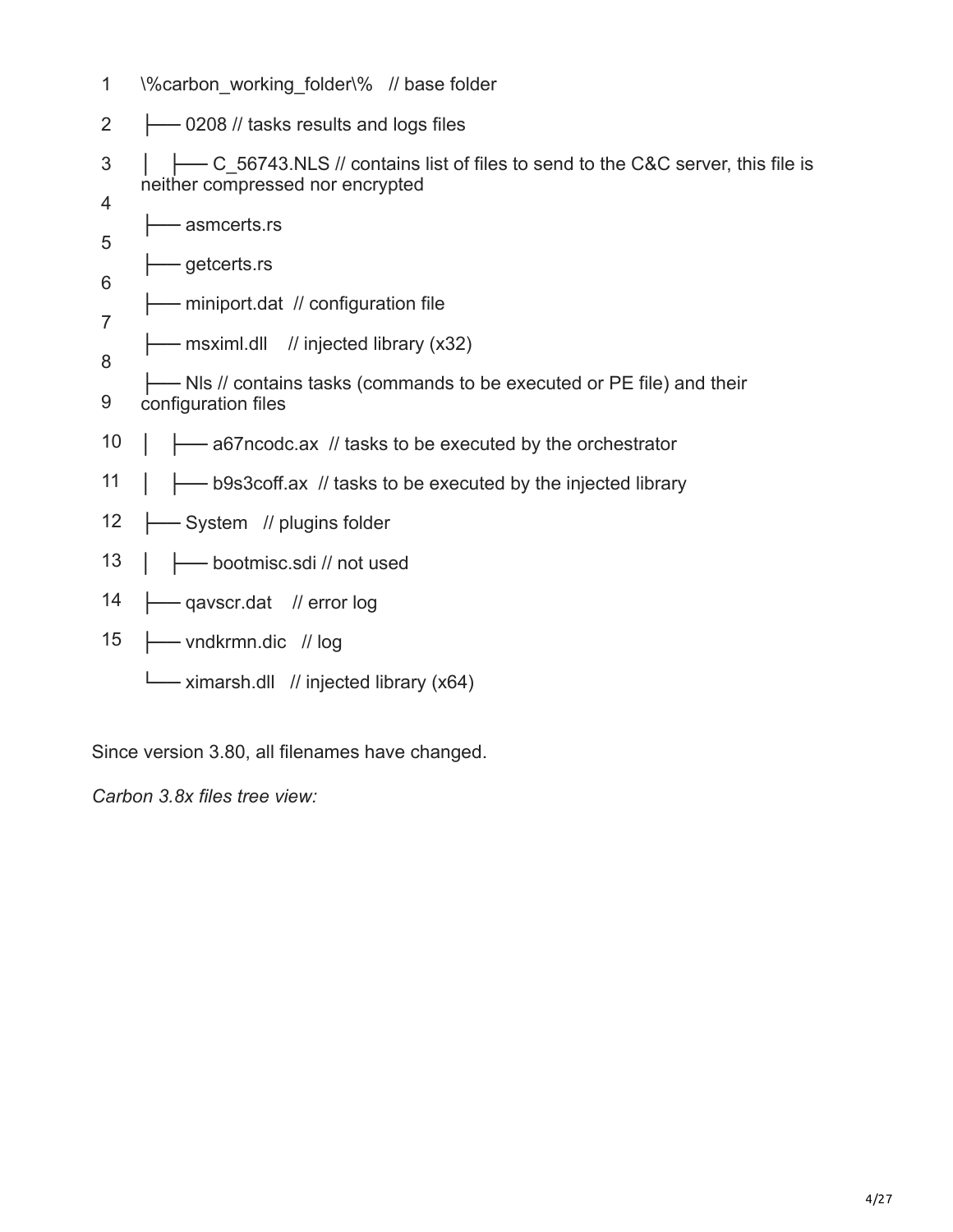- 1 \carbon\_working\_folder\% // base folder
- 2 3 ├── 0409 // contains tasks (commands to be executed or PE file) and their configuration files
- 4 ├── cifrado.xml // tasks to be executed by the injected library
- 5 - encodebase.inf // tasks to be executed by the orchestrator
- 6 ├── 1033 // tasks results and logs files
- 7 │ ├── dsntype.gif // contains list of files to send to the C&C server, this file is neither compressed nor encrypted
- 8 ├── en-US // plugins folder
- 9 ← asmlang.jpg // not used
- 10 ├── fsbootfail.dat // error log
- 11 ├── mkfieldsec.dll // injected library (x32)
- 12 ├── preinsta.jpg // log
- 13 — wkstrend.xml // configuration file
- 14 ├── xmlrts.png
	- zcerterror.png

#### **File access**

In the case of the majority of the files from the Carbon working folder, when one is accessed by the malware, the following steps are taken:

- a specific mutex is used to ensure its exclusive access.
- $\bullet$  the file is decrypted (CAST-128)
- when the operations on the file are done, the file is reencrypted (CAST-128)
- the mutex is released

### **Mutexes**

The following mutexes are created by the orchestrator in Carbon 3.7x:

- "Global\\MSCTF.Shared.MUTEX.ZRX" (used to ensure exclusive access to "vndkrmn.dic")
- "Global\\DBWindowsBase" (used to ensure exclusive access to "C\_56743.NLS")
- "Global\\IEFrame.LockDefaultBrowser" (used to ensure exclusive access to "b9s3coss.ax")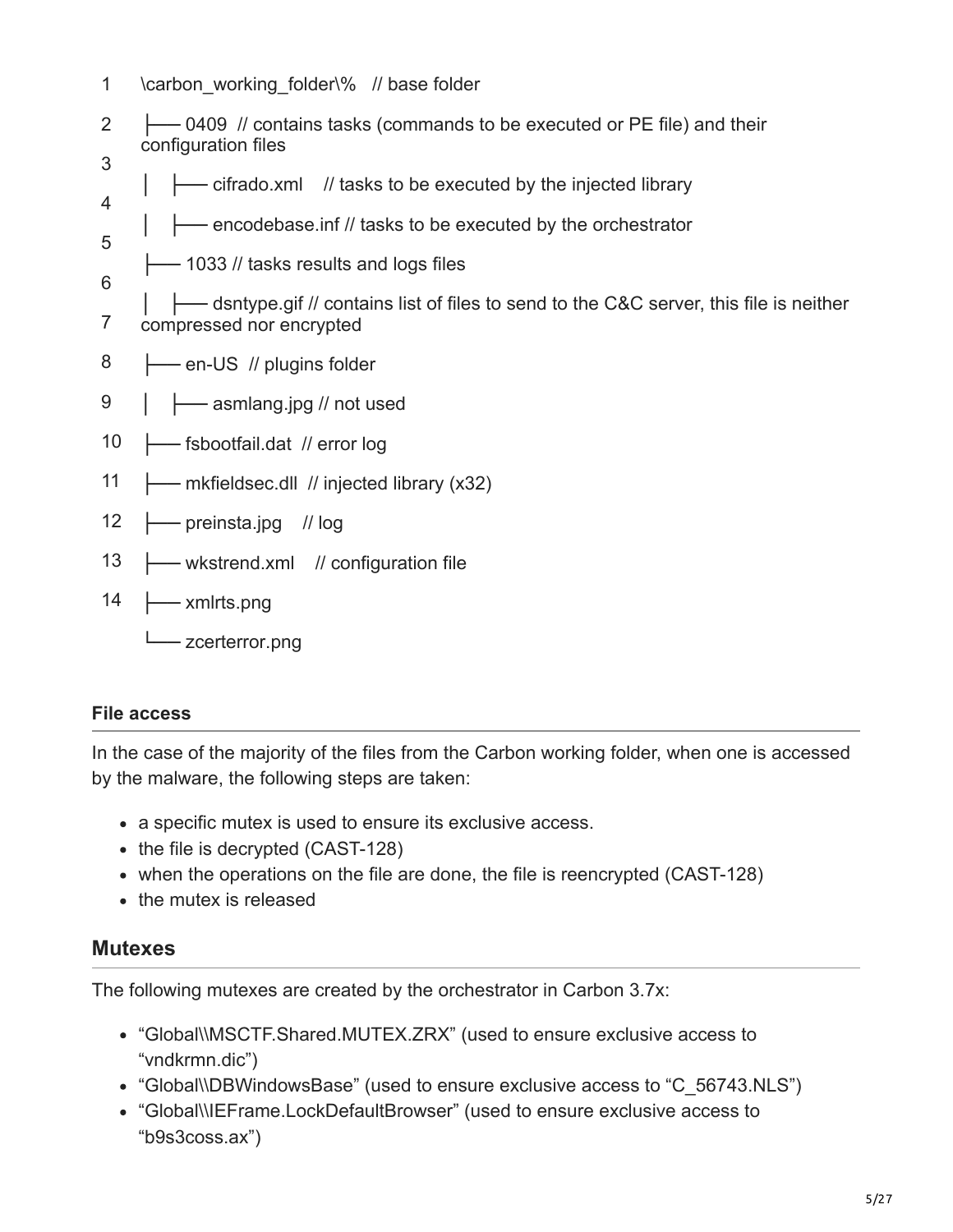- "Global\\WinSta0\_DesktopSessionMut" (used to ensure exclusive access to "a67ncodc.ax")
- "Global\{5FA3BC02-920F-D42A-68BC-04F2A75BE158}" (used to ensure exclusive access to new files created in "Nls" folder)
- "Global\\SENS.LockStarterCacheResource" (used to ensure exclusive access to "miniport.dat")
- "Global\\ShimSharedMemoryLock" (used to ensure exclusive access to "asmcerts.rs")

In carbon 3.8x, the filenames and the mutex names have changed:

- "Global\\Stack.Trace.Multi.TOS" (used to ensure exclusive access to "preinsta.jpg")
- "Global\\TrackFirleSystemIntegrity" (used to ensure exclusive access to "dsntype.gif")
- "Global\\BitswapNormalOps" (used to ensure exclusive access to "cifrado.xml")
- "Global\\VB\_crypto\_library\_backend" (used to ensure exclusive access to "encodebase.inf")
- "Global\{E41B9AF4-B4E1-063B-7352-4AB6E8F355C7}" (used to ensure exclusive access to new files created in "0409" folder)
- "Global\\Exchange.Properties.B" (used to ensure exclusive access to "wkstrend.xml")
- "Global\\DatabaseTransSecurityLock" (used to ensure exclusive access to "xmlrts.png")

These mutexes are also used in the injected dll to ensure that the orchestrator has been executed.

### **Configuration File**

The configuration file affects the malware's behavior. The file format is similar to "inf" files used by Windows. It contains among others:

- an "object id" that is a unique uuid used to identify the victim, when the value is not set in the file, it is generated randomly by the malware
- a list of processes into which code is injected (iproc)
- the frequency and time for task execution / backup logs / connection to the C&C ([TIME])
- the IP addresses of other computers on the network ([CW\_LOCAL])
- the C&C server addresses ([CW\_INET])
- the named pipes used to communicate with the injected library and with the other computers ([TRANSPORT])

This file might be updated later. Indeed, in the communication library, some cryptographic keys are used to encrypt/decrypt data and these keys are retrieved from a section [CRYPTO] in the configuration file that does not exist when the file is dropped from the loader resources.

*Carbon 3.77 configuration file:*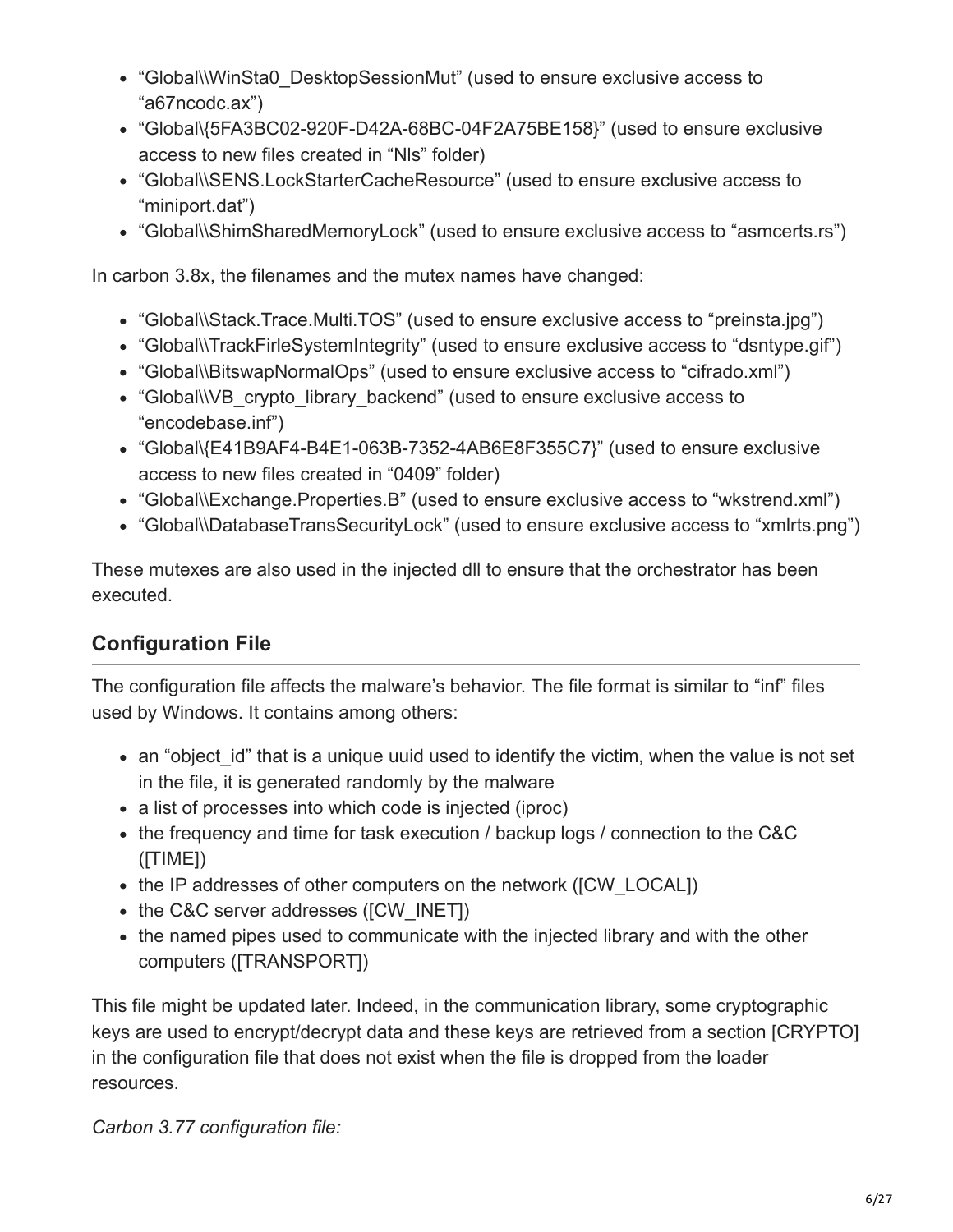- [NAME]
- object\_id=
- iproc = iexplore.exe,outlook.exe,msimn.exe,firefox.exe,opera.exe,chrome.exe
- ex = #,netscape.exe,mozilla.exe,adobeupdater.exe,chrome.exe
- 
- 
- [TIME]
- user\_winmin = 1800000
- user winmax =
- sys\_winmin = 3600000
- sys\_winmax = 3700000
- task\_min = 20000
- task  $max = 30000$
- checkmin = 60000
- checkmax = 70000
- logmin = 60000
- logmax = 120000
- lastconnect=111
- timestop=
- active  $con = 900000$
- time2task=3600000
- 
- 
- [CW\_LOCAL]
- quantity  $= 0$
- 
- [CW\_INET]
- quantity = 3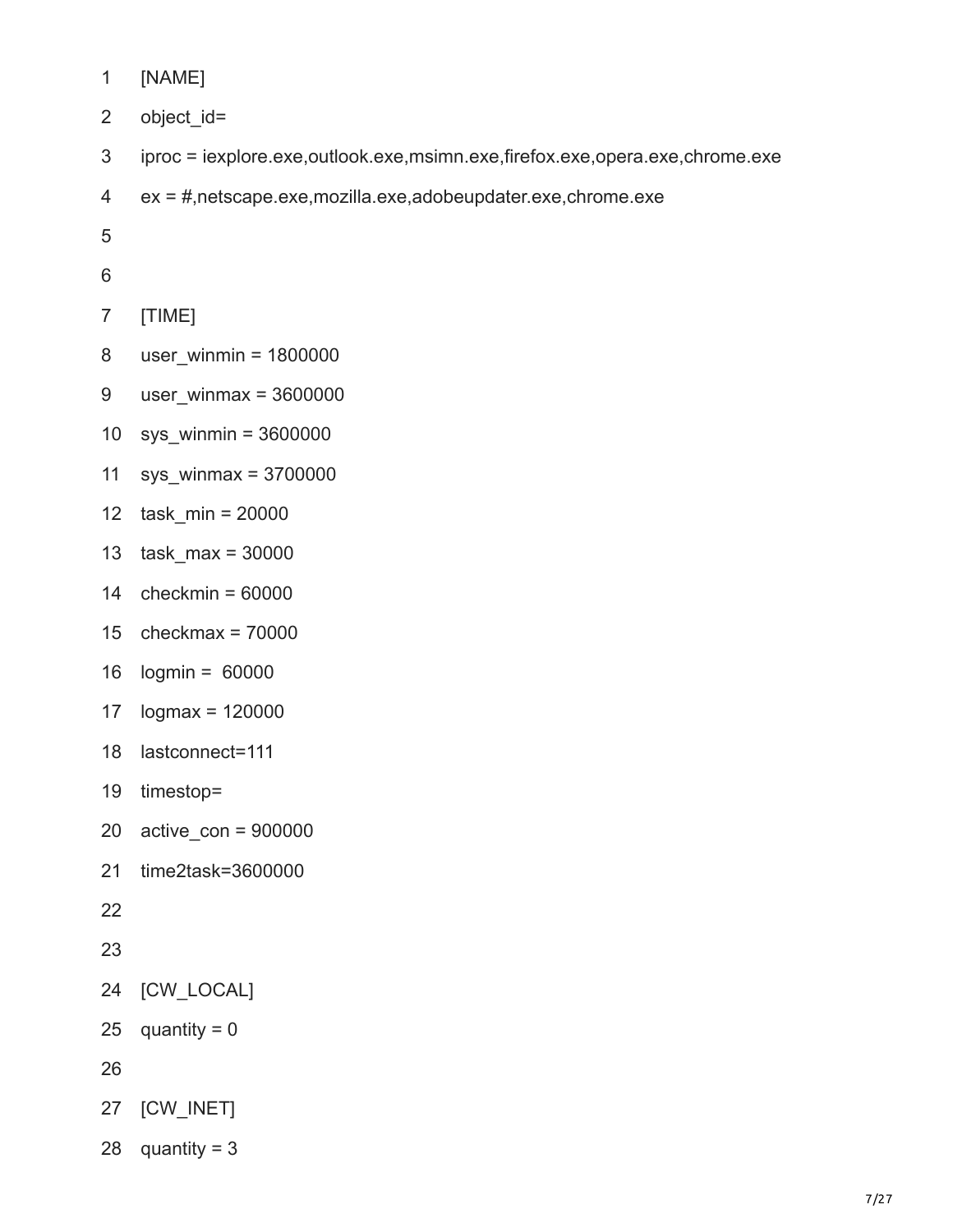- 29 address1 = doctorshand.org:80:/wp-content/about/
- 30 address2 = www.lasac.eu:80:/credit\_payment/url/
- 31 address3 = www.shoppingexpert.it:80:/wp-content/gallery/

32

- 33 [TRANSPORT]
- 34 system\_pipe = comnap
- 35 spstatus = yes
- 36 adaptable = no

37

38

- 39 [DHCP]
- 40 server  $= 135$

41

- 42
- 43 [LOG]
- 44 logperiod = 7200

45

- 46 [WORKDATA]
- 47 run\_task=
- 48 run\_task\_system=

### **Logfile**

The Carbon framework includes a logfile that is used to log actions performed by the malware and information on the system that can be useful to the malware operator (for example if an analysis tool such as WireShark is running on the machine).

The log's format has not changed since Carbon 3.71:

```
Date|Time|Object-Id|Source|Message
```
*example*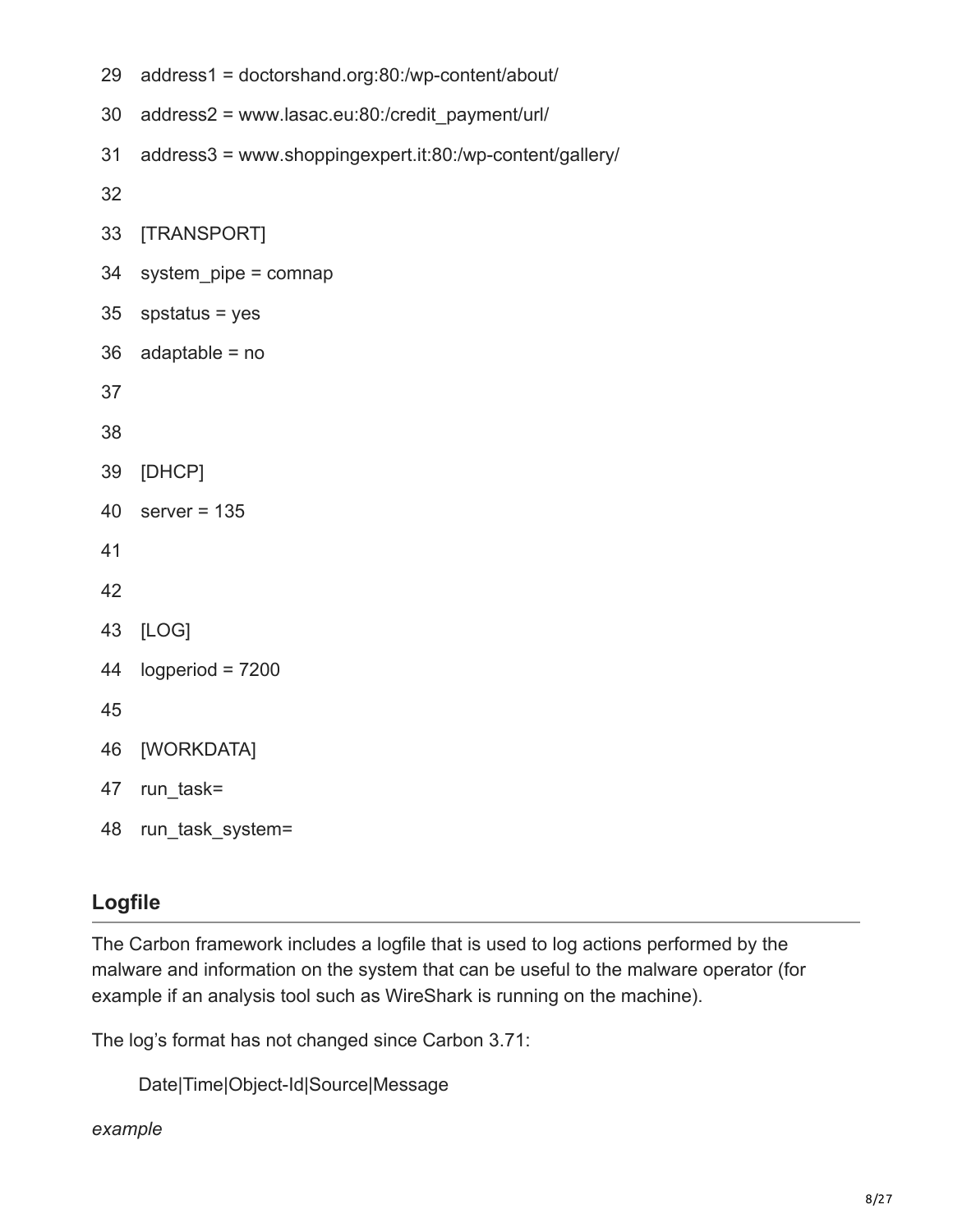- 1 [LOG]
- 2 start=1
- 3 4 20/02/17|12:48:24|8hTdJtUBB57ieReZAOSgUYacts|s|OPER|New object ID generated '8hTdJtUBB57ieReZAOSgUYacts'|
- 5 20/02/17|12:48:24|8hTdJtUBB57ieReZAOSgUYacts|s|ST|3/81|0|

20/02/17|12:48:24|8hTdJtUBB57ieReZAOSgUYacts|s|START OK

This file is periodically backed up and sent to the C&C.

### **Dropper**

The dropper is the only executable that is not a DLL. It is the first PE file to be executed: it is used to extract the other components from its resources.

The PE files that are used to load the main components are extracted into the Windows system directory while the orchestrator, the library used to communicate with the C&C and the configuration file are extracted into the Carbon working directory.

A new section is appended into a random ".inf" file from %SystemRoot%\INF. The section's name is the volume serial disk number of the compromised machine and a value "root" is created with the chosen Carbon working directory.

*Example:*

- 1 [5049654F]
- 2 root="C:\Program Files\Windows Portable Devices"

### **Loader**

This part of the component is used to load the orchestrator.

A service that ensures Carbon's persistency is created. Its name can either be "srservice", "ipvpn" or "hkmsvc" depending of the operating system version running on the compromised machine.

The Carbon working directory is retrieved by walking through the "%windir%\inf" folder and looking for the file that contains the Carbon base path.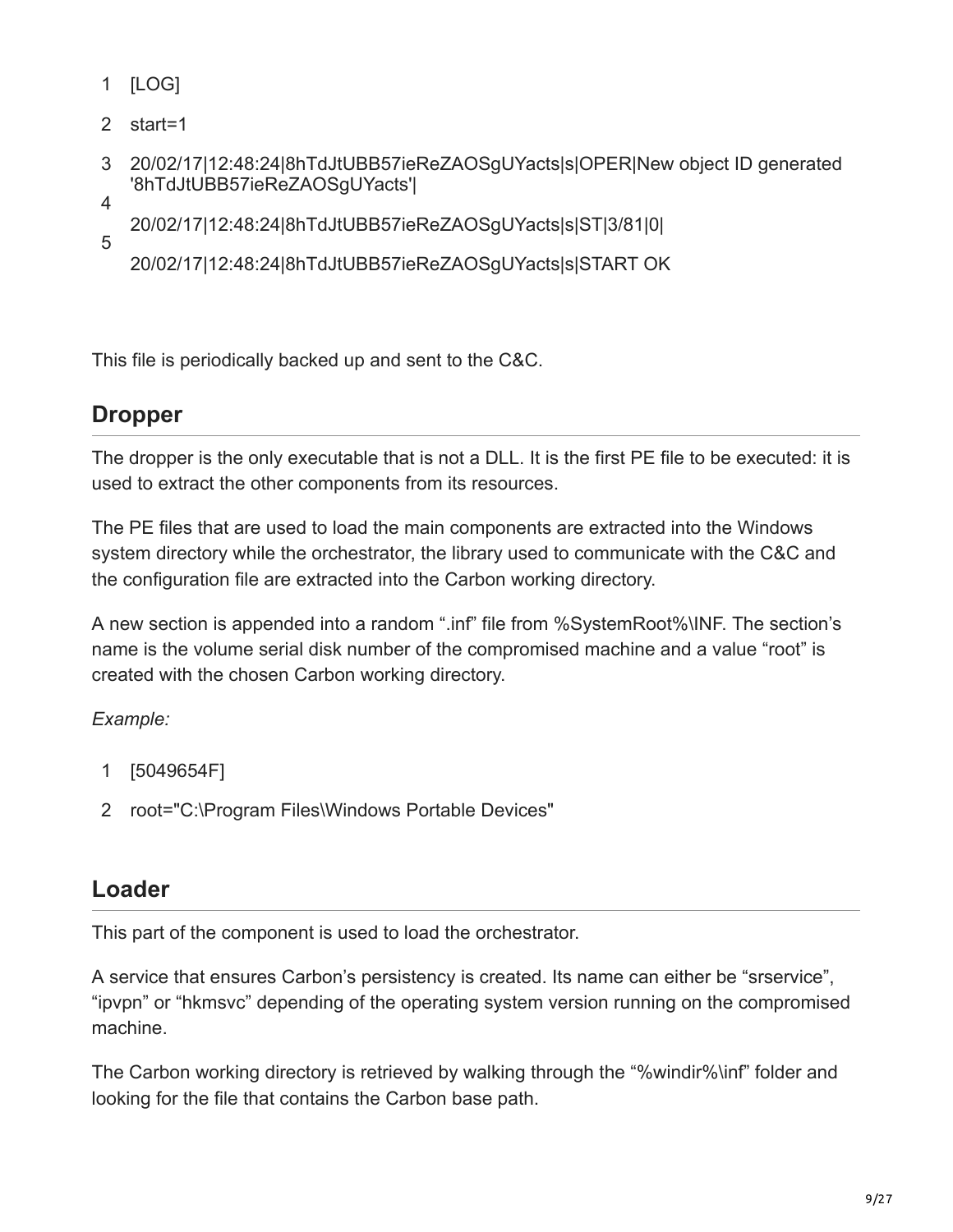Last but not least, the function "ModuleStart" (in Carbon 3.71) or "ModStart" (since Carbon 3.77) from the orchestrator (located in the Carbon base folder) is called.

### **Orchestrator**

The orchestrator is the main component of the Carbon framework. It is mainly used to inject code into a process that communicates legitimately over the Internet and to dispatch the tasks received from the injected library to other computers on the same network either through named pipes or TCP.

Seven threads are created by the malware. It is easy to identify Carbon's characteristics because each thread has a specific role:

### **Configuration fetching**

Because the configuration file can be updated by the malware, some attributes like the C&C server addresses are monitored every 10 minutes.

### **Check Carbon storage folder periodically**

There is a storage folder located in the Carbon working directory. This folder contains some files downloaded from the C&C server (tasks that are either commands to be executed or PE files, and their configuration files).

This thread will run continuously and check every two hours  $[5]$  whether there is still enough space available in this folder; if not, a notification is written into the logfile.

### **Task execution**

The execution of the tasks in the context of the orchestrator process is very similar to the way in which it is performed in the communication library (cf Communication library / Tasks execution).

Unlike the communication library, it is the file "encodebase.inf" (for Carbon v3.8x) or "a67ncode.ax" that contains the list of the tasks to execute.

Each line of this file is composed in the following way:

task id | task\_filepath | task\_config\_filepath | task\_result\_filepath | task\_log\_filepath | [execution\_mode | username | password]

The five first fields are required, while the last three are optional. If the field "execution\_mode" exists, its value will affect the way the task is executed:

0 or 1: normal execution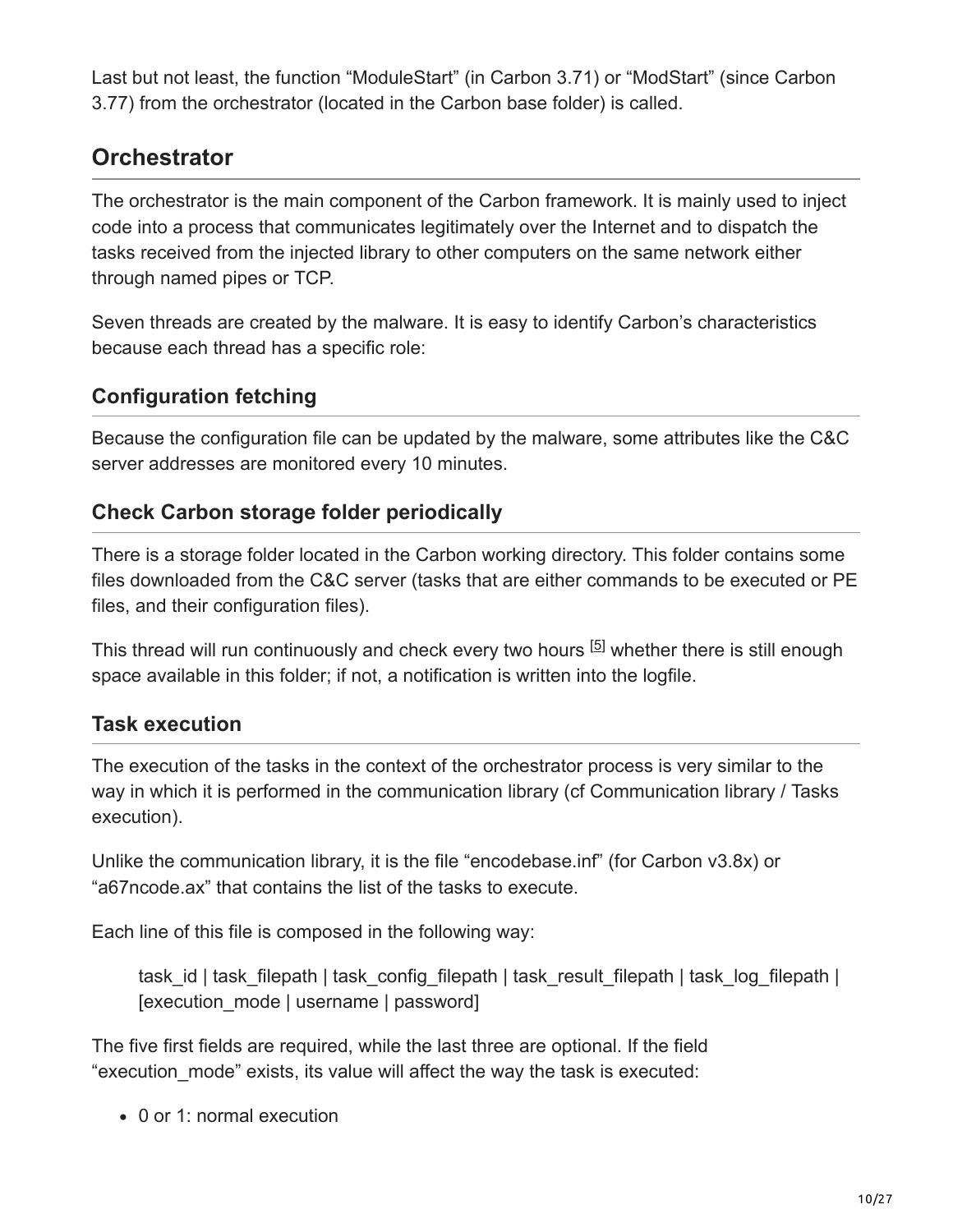- 2: the task is executed in the security context of a specific user (credentials are provided through the username/password fields)
- 3 or 4: the task is executed in the security context of the user represented by the "explorer.exe" token

### **P2P**

Like Uroburos/Snake, Carbon can dispatch tasks to other computers from the same network via named pipe or TCP. It is useful to be able to dispatch and execute tasks on computers that do not have Internet access.

#### **Communication channels**

Uroburos used several types of communication transports than can be categorized as follows:

- type 1: TCP
- type 2: enc, np, reliable, frag, m2b, m2d
- $\bullet$  type 3: t2m
- type 4: UDP, doms, domc

| data:00079018 <b>off_79018</b> . | dd offset aTcp                                                                                                       | ; DATA XREF: .data:off 790BC <b>l</b> o |
|----------------------------------|----------------------------------------------------------------------------------------------------------------------|-----------------------------------------|
| data:00079018.                   |                                                                                                                      | ; "tcp"                                 |
| .data:0007901C                   | dd 1                                                                                                                 |                                         |
| .data:00079020                   | dd offset handler_tcp                                                                                                |                                         |
| .data:00079024                   | dd offset aEnc                                                                                                       | : "enc"                                 |
| data:00079028.                   | dd <sub>2</sub>                                                                                                      |                                         |
| data:0007902C                    | dd offset handler_enc                                                                                                |                                         |
| data:00079030.                   | dd offset aNp                                                                                                        | ; "np"                                  |
| .data:00079034                   | dd <sub>2</sub>                                                                                                      |                                         |
| .data:00079038                   | dd offset handler np                                                                                                 |                                         |
| .data:0007903C                   | dd offset aReliable ; "reliable"                                                                                     |                                         |
| .data:00079040                   | dd <sub>2</sub>                                                                                                      |                                         |
| data:00079044                    | dd offset handler_reliable                                                                                           |                                         |
| data:00079048.                   | dd offset aFraq             ; "fraq"                                                                                 |                                         |
| .data:0007904C                   | dd <sub>2</sub>                                                                                                      |                                         |
| .data:00079050                   | dd offset handler frag                                                                                               |                                         |
| .data:00079054                   | dd offset aUdp                                                                                                       | : "udp"                                 |
| data:00079058.                   | dd 4                                                                                                                 |                                         |
| .data:0007905C                   | dd offset handler_udp                                                                                                |                                         |
| .data:00079060                   | dd offset aM2b                                                                                                       | : "m2b"                                 |
| .data:00079064                   | dd <sub>2</sub>                                                                                                      |                                         |
| .data:00079068                   | dd offset handler m2b                                                                                                |                                         |
| .data:0007906C                   | dd offset aT2m                                                                                                       | : "t2m"                                 |
| data:00079070.                   | dd <sub>3</sub>                                                                                                      |                                         |
| data:00079074.                   | dd offset handler t2m                                                                                                |                                         |
| data:00079078.                   | dd offset aM2d                                                                                                       | : "m2d"                                 |
| .data:0007907C                   | dd <sub>2</sub>                                                                                                      |                                         |
| .data:00079080                   | dd offset handler m2d                                                                                                |                                         |
| data:00079084.                   | dd offset <b>aDoms</b> and the state of the state of the state of the state of the state of the state of the state o | : "doms"                                |
| data:00079088.                   | dd 4                                                                                                                 |                                         |
| .data:0007908C                   | dd offset handler doms                                                                                               |                                         |
| .data:00079090                   | dd offset <b>aDomc</b> and <b>a complete</b> and <b>a</b>                                                            | ; "domc"                                |
| .data:00079094                   | dd 4                                                                                                                 |                                         |
| .data:00079098                   | dd offset handler domc                                                                                               |                                         |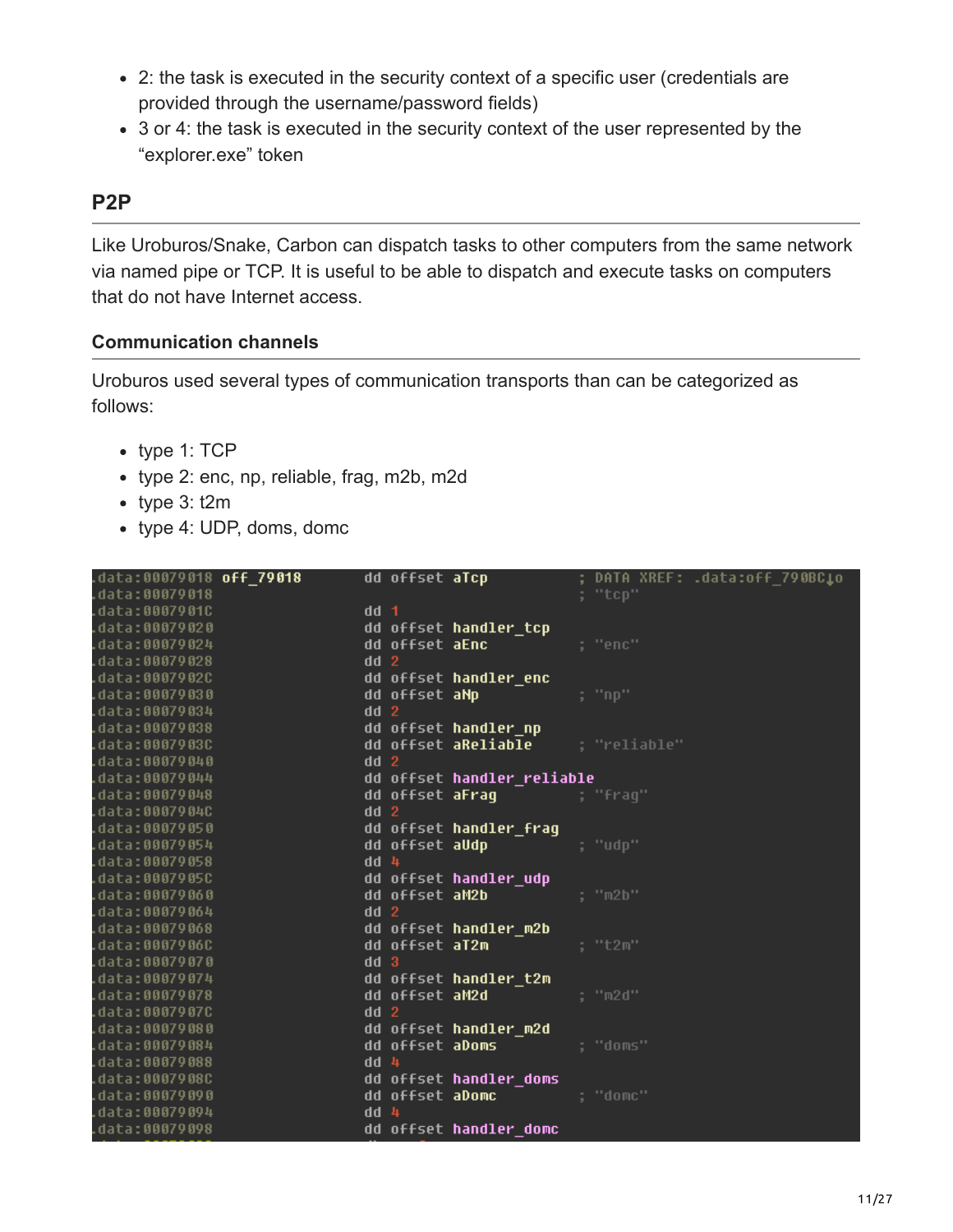Carbon uses a reduced number of communication channels:

- type 1: TCP, b2m
- type 2: np, frag, m2b

| off_20021100 | dd offset aTcp         | ; DATA XREF: .data:off_20021154 <b>j</b> o<br>; "tcp" |
|--------------|------------------------|-------------------------------------------------------|
|              | $dd$ 1                 |                                                       |
|              | dd offset handler_tcp  |                                                       |
|              | dd offset aNp          | ; "np"                                                |
|              | dd <sub>2</sub>        |                                                       |
|              | dd offset handler np   |                                                       |
|              | dd offset <b>aFraq</b> | : "fraq"                                              |
|              | dd <sub>2</sub>        |                                                       |
|              | dd offset handler fraq |                                                       |
|              | dd offset aM2b         | : "m2b"                                               |
|              | dd <sub>2</sub>        |                                                       |
|              | dd offset handler m2b  |                                                       |
|              | dd offset aB2m         | : "b2m"                                               |
|              | dd<br>-1               |                                                       |
|              | dd offset handler b2m  |                                                       |

The data sent to peers are usually fragmented and transported either by TCP or via a named pipe. If, for example, fragmented data are sent from a computer to another one by a named pipe, an object "frag.np" is set up. In this case the mother class "frag" constructor will be called followed by a call to the constructor subclass "np".

There is a structure composed of several handlers for each objects: initialize communication, connection (to a pipe / IP address), read data, send data etc.

#### **How a task is forwarded to another computer**

Several steps are performed to send data from one computer to another:

- a communication channel is created (frag.np or frag.tcp object) with a specific named pipe / ip address
- options are given to the object communication (for example : the fragment's size, information about the peer etc.)
- connection to the peer
- an authentication step is performed between the host and the peer:
	- $\circ$  there is a handshake process where the host is sending the "magic" value "A110EAD1EAF5FA11" and expects to receive "C001DA42DEAD2DA4" from the peer
	- a command "WHO" is sent to the peer where the host sends the victim uuid and expects to receive the same uuid
- if the authentication was successful, the data are sent to the peer

All the communication between the host and the peer are encrypted with CAST-128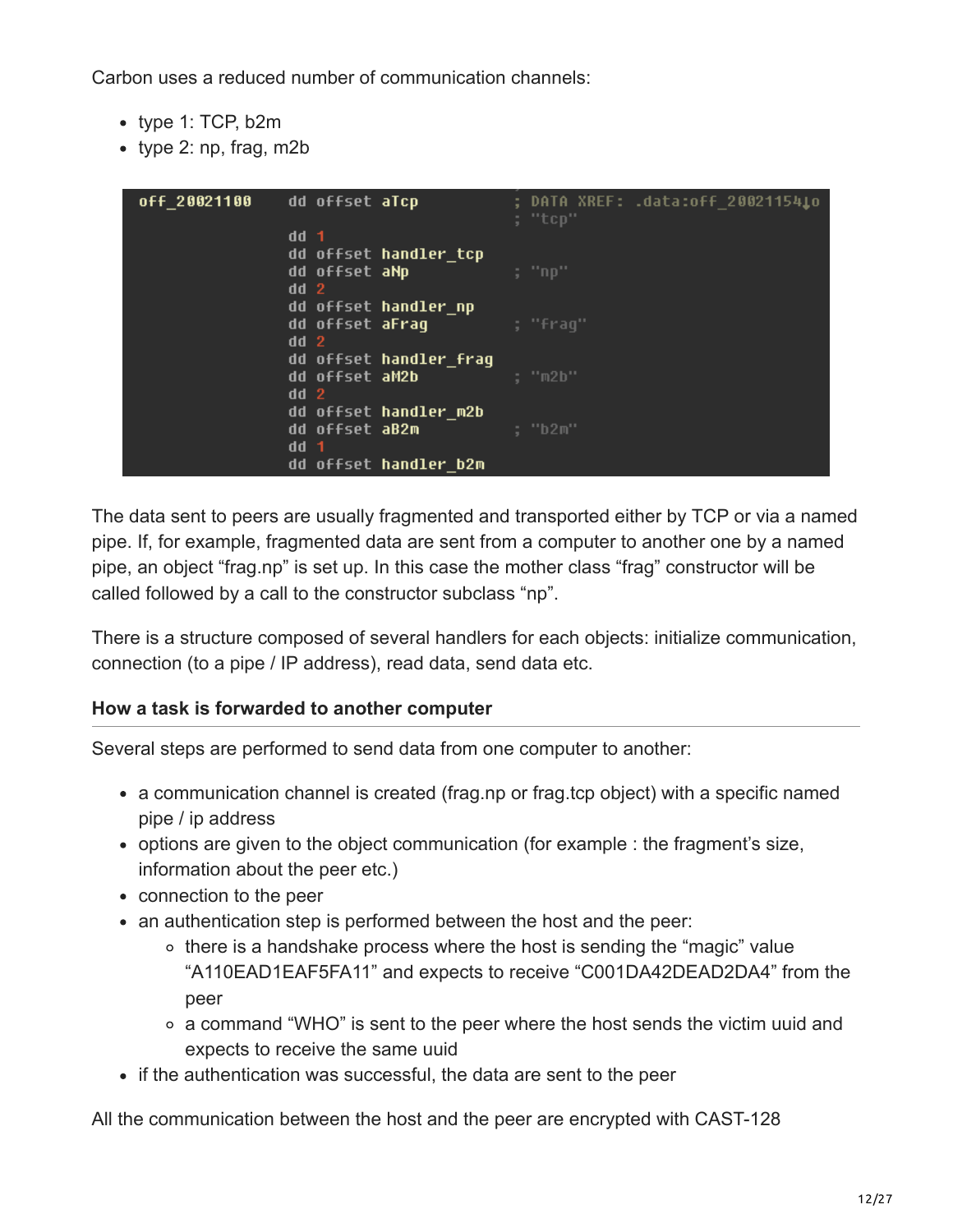Note that this P2P feature is also implemented in the communication DLL.

### **Plugins**

This malware supports additional plugins to extend its functionalities.

In the configuration file, there is a section named "PLUGINS". It might not exist when the configuration file is dropped from the loader resources but this file can be updated by the malware. The section "PLUGINS" contains a line formed this way:

```
%plugin_name%=%enabled%|%mode%[:%username%:%password%]|%file_path%
```
% file path% can be either the path to a PE file or to a file containing a command line to be executed. %enabled% is a string that is used to know if the plugin has to be executed. If it is the case, that string value is "enabled".

The attribute %mode% is used to control the context in which to execute the PE file/command line. It can be either:

- 1 = execution with current user privilege in the current process context through CreateProcess().
- 2 = execution as the user specified in the configuration (:%username%:%password% attributes), the token of this specific user is retrieved through the LogonUserAs() function.
- $\bullet$  3 = execution in the security context of the user represented by the "explorer.exe" token (the token of the process "explorer.exe" is duplicated and passed through the CreateProcessAsUser() function.
- 4 = similar than 3 but the environment variables for the user represented by the "explorer.exe" token are retrieved and passed to the function CreateProcessAsUser()

If it is a PE file:

- the file is loaded into the malware process memory
- the module is parsed to check if it is a DLL
- if the module is a DLL and exports a function "ModStart" (since Carbon 3.77) or "ModuleStart" (for older versions of Carbon), a new thread is created to execute this function.
- if the module is not a DLL but a valid PE, it is executed from the entry point.

### **Injection of the communication library into remote processes**

The library that is used to communicate with the C&C server is injected into remote processes. In order to know where to inject this DLL, the configuration file is parsed. The section "[NAME]" contains a field "iproc" containing a list of processes that can legitimately communicate to Internet.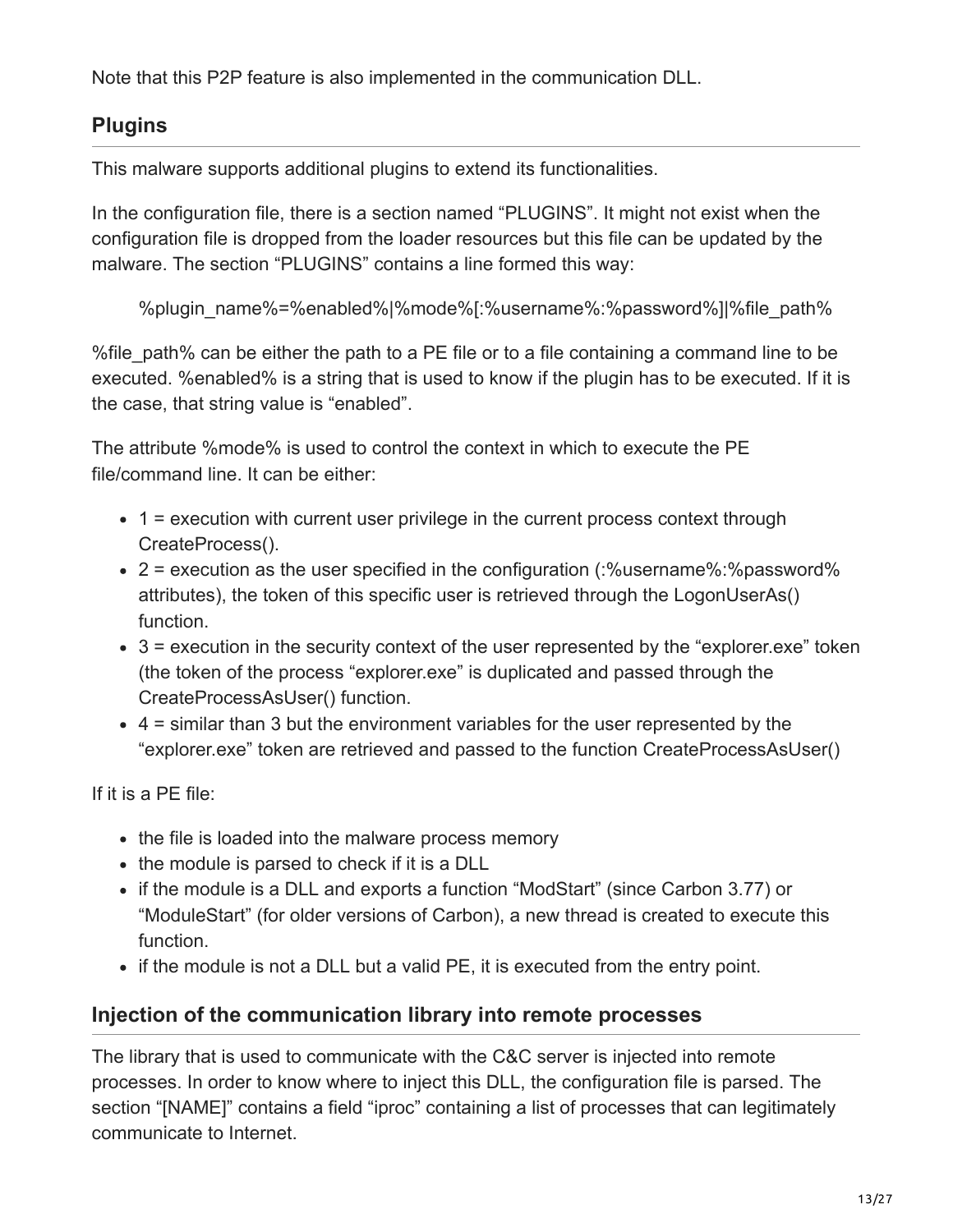### *Example:*

- 1 [NAME]
- 2 iproc = iexplore.exe,outlook.exe,msimn.exe,firefox.exe,opera.exe,chrome.exe

For each process on the list that is running on the system, if its parent process name is either "explorer.exe" or "ieuser.exe", the DLL will be injected into this process. The process injection is very classical:

- the functions "CreateToolHelp32Snapshot / Module32FirstW / Module32NextW" are used to retrieve the base address of the module "kernel32.dll"
- the module EAT is parsed to get the address of the function "LoadLibraryW"
- the privilege "SeDebugPrivilege" is enabled for the current process
- memory is allocated into the remote process and the library path is written into it
- NtCreateThreadEx or CreateRemoteThread (if the address of the first function cannot be retrieved) is called to execute LoadLibraryW to load the DLL into the memory of the remote process \*

### **Communication library**

The following analysis is based on the version 4.x of msximl. This component may have changed in the latest versions.

### **Configuration fetching**

Besides the code in the "Configuration fetching" thread from the orchestrator (which is similar), a field "sethttp1" is retrieved from the [TRANSPORT] section.

If this value is set, HTTP 1.1 will be used for future connections.

### **Tasks execution**

The tasks are retrieved from the C&C server.

The tasks to be executed by the communication library are listed in the file "b9s3coff.ax" (for Carbon v3.7x) or "cifrado.xml" (for Carbon v3.8x).

Each line of this file is composed in the following way:

task id | task\_filepath | task\_config\_filepath | task\_result\_filepath | task\_log\_filepath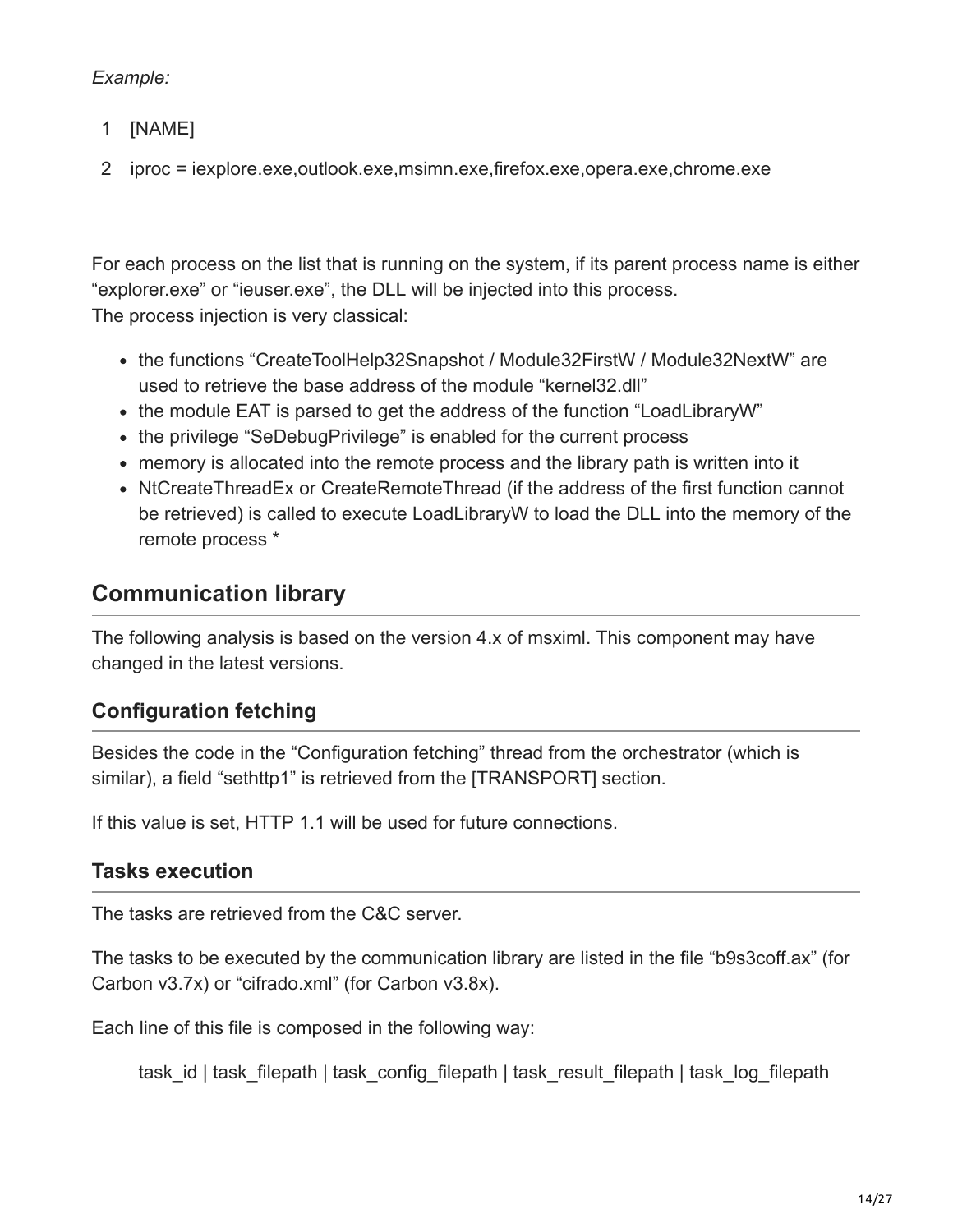The task file and its config are decrypted (CAST-128) and the task executed. There are some options that are retrieved from the Carbon configuration file: "time2task" is used to set a timeout for the task execution (1 hour by default) while "task min" and "task max" are used as to wait a random time between the execution of the tasks on the task list (the random time will be set between "task min" and "task max"). These parameters come from the section [TIME].

If the task is a valid DLL file, it is loaded in the current process memory and a new thread is created to execute its "start" export. Otherwise, this is probably a command to execute. In this case, the configuration file is parsed. Like the Carbon configuration file, the task configuration file is formed as a windows "inf" file and should contain a section [CONFIG] with the following parameters:

[CONFIG]

- o NAME ("cmd.exe" by default)
- o ARG
- RESULT ("stdout" by default)
- COMPRESSION ("yes" by default)
- DELETE ("no" by default)

The command with its arguments is executed through CreateProcess() function and the results are stored in the %task result filepath% file if the RESULT option is not set to "stdout", while error or additional info are added to the task logfile.

If the option RESULT is set to stdout:

- the result task file is deleted and the task execution output is written to the log task file
- the line "task id | "1" | task log filepath | object id" is added at the end of the file "C\_56743.NLS" (Carbon 3.7x) or "dsntype.gif" (Carbon 3.8x)

### Otherwise:

- the task execution is outputted to the task result file and the errors / additional info to the task logfile
- the line "task id | "2" | task log filepath | task result filepath | object id" is added at the end of the file "C\_56743.NLS" (Carbon 3.7x) or "dsntype.gif" (Carbon 3.8x)

In both cases, the same line as written into "C\_56743.NLS" is also written into the field "run task" from the Carbon configuration file. It might be intended as a way for the malware authors to know which is the last task executed when the configuration file is sent to the C&C server (check "Configuration file backup").

### **Log rotation**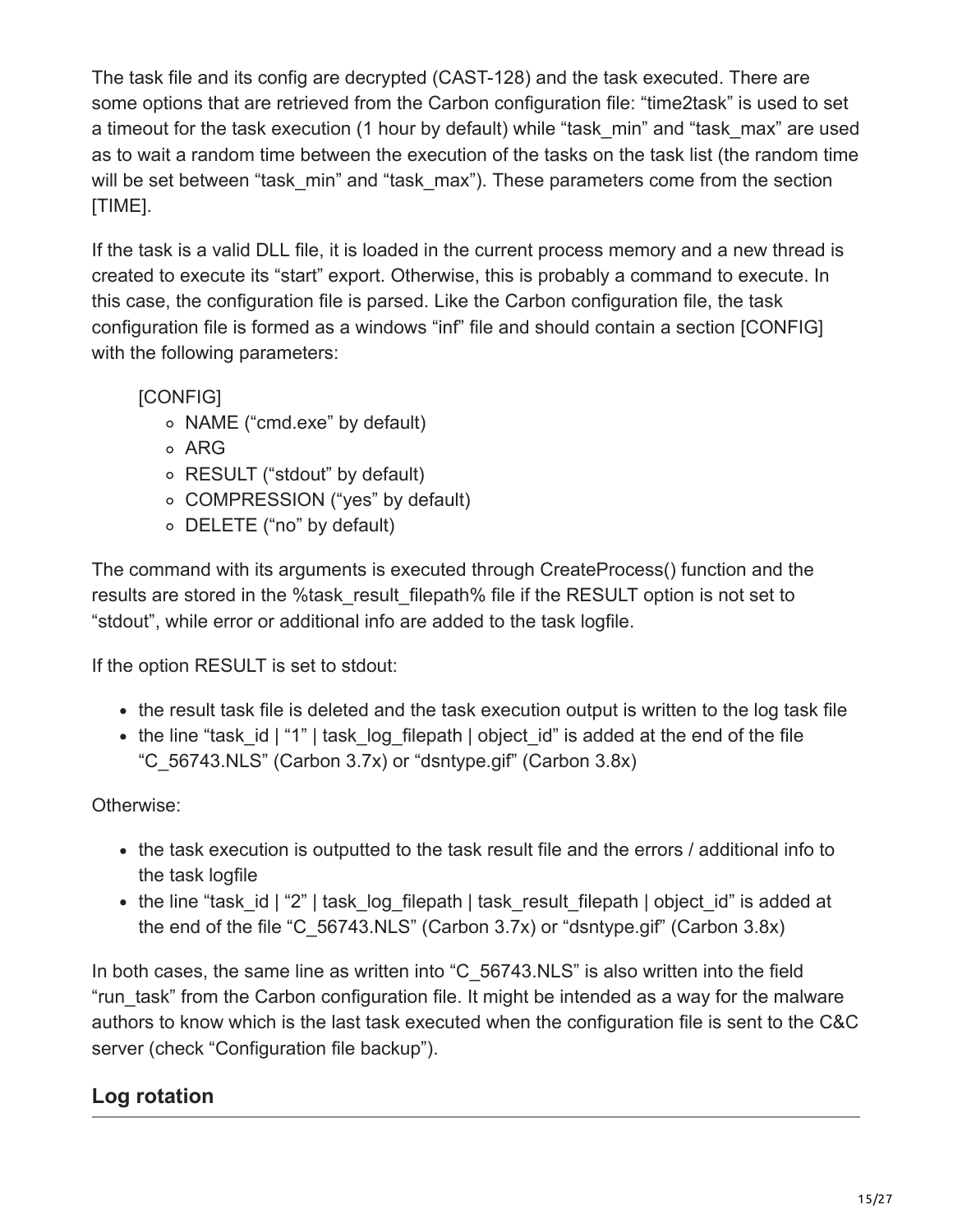The logfile is backed up and sent to the C&C server periodically (by default this is done every two hours).

Like the backup of the configuration file, this action is performed only during specific times of the day.

Indeed, the log rotation will be performed only when the current local time is in the range of what is defined in the configuration file.

The fields "wh\_min" and "wh\_max" are retrieved from the [TIME] section of the configuration file (by default: 8 and 20). The thread will execute the code only if the current hour of the day is between %wh\_min% and %wh\_max%.

If there is a value for the attribute "timestop" from the [TIME] section (which looks like "wDay:wMonth:wYear:wHour:wMinute"), the thread will execute the code only after this specific datetime.

The attributes "lastsend" and "logperiod" from the [LOG] section are used to specify a delay time when to backup and send the log to the C&C server. (by default: every two hours).

A temporary file with a random name prefixed by "~D" is created in the folder "208" (for Carbon v3.7x) or "1033" (for Carbon v3.8x). The logfile content is copied into this new file. It is then compressed with Bzip2 and encrypted (CAST-128).

A new line is added at the end of the file "C\_56743.NLS" (for Carbon v3.7x) or "dsntype.gif" (for Carbon v3.8x):

### "10|1|%s|%s"

- $\circ$  1st field: an ID to identify the file as a logfile
- 2nd field: 1 (file to be sent to the C&C server)
- 3rd field: the temp file path
- 4rd field: the victim uuid

Last but not least, the attribute "lastsend" is updated with the current time and the original logfile is deleted.

### **Communication with the C&C server**

The code of this thread is used to retrieve new tasks from the C&C server, to send new files to the server (the files listed in the file "C\_56743.NLS" / "dsntype.gif") and to send the new tasks to the orchestrator.

### **First request**

A random C&C server address is chosen from the ones in the section "CW\_INET". If the port and HTTP resource path are not specified, the default is to use port 80 and "/javascript/view.php".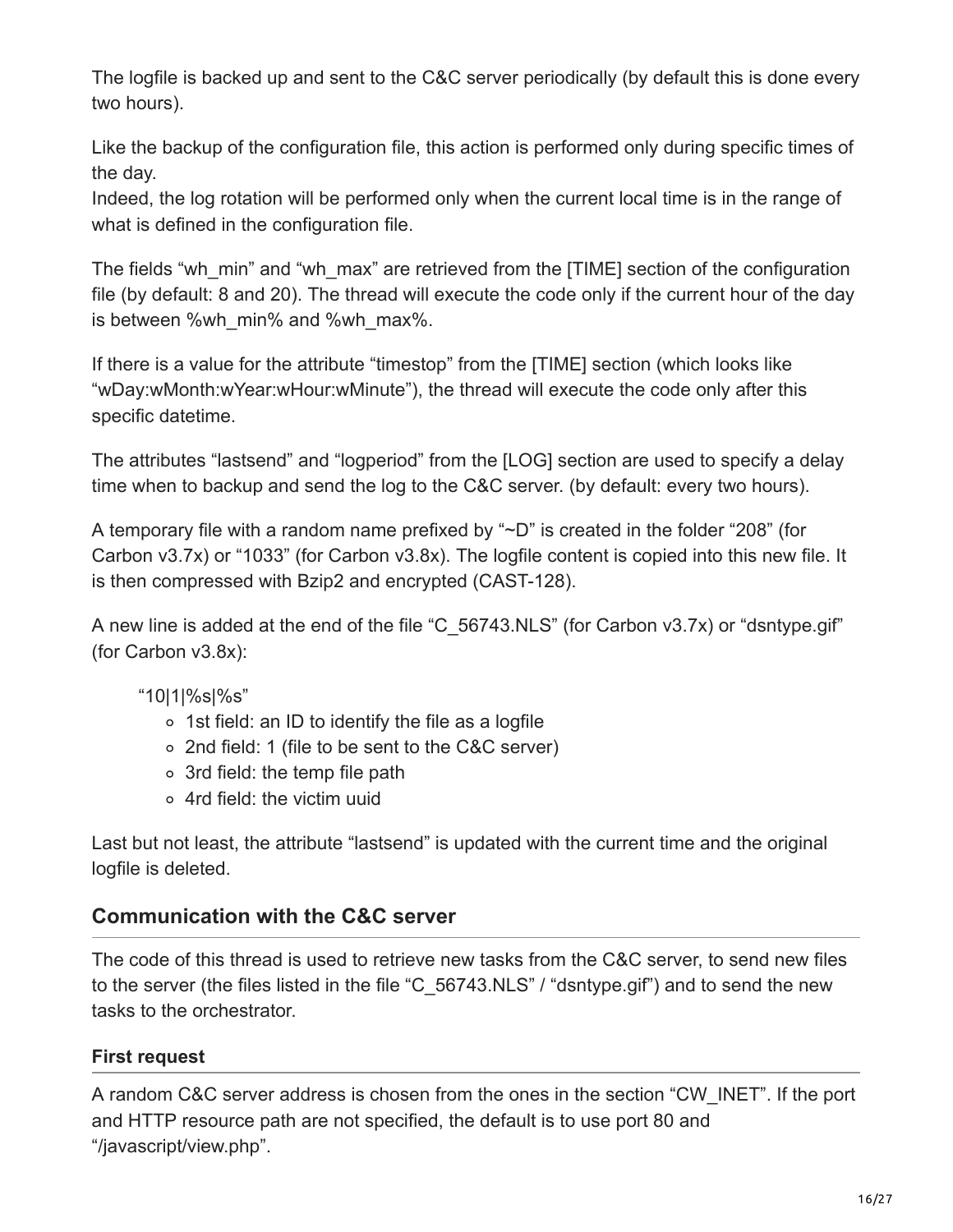A user agent is set up in the following way:

• the version of Internet Explorer is retrieved through the registry key: "HKLM\Software\Microsoft\Internet Explorer\Version" and is concatenated to the string "Mozilla/4.0 (compatible; MSIE %d.0; "

example: "Mozilla/4.0 (compatible; MSIE 8.0.6001.18702.0;"

concatenate the previous string with the OS major/minor version values (through GetVersionExA())

"Mozilla/4.0 (compatible; MSIE 8.0.6001.18702.0; Windows NT 5.1; Trident/4.0" • enumerate the values key in "HKLM\Software\Microsoft\Windows\CurrentVersion\Internet Settings\5.0\User

Agent\Post Platform" and concatenate each value to the previous string and then append a closing paren.

example: "Mozilla/4.0 (compatible; MSIE 8.0.6001.18702.0; Windows NT 5.1; Trident/4.0; .NET CLR 2.0.50727; .NET CLR 3.0.30729; .NET CLR 3.5.30729; .NET4.0C; .NET4.0E; Media Center PC 6.0; SLCC2)

The field "trans timemax" from the section [TIME] is retrieved. It is used to set the timeout for internet requests (through InternetSetOption()). It has a value of 10 minutes by default.

A first GET request is performed on the root page of the C&C web server to check that the host is alive. If no packet capture is running on the system, a new request is done on the C&C server to check if new tasks are available. A "PHPSESSID" cookie is added to the request with the victim uuid as its value. A header "Referer" is added as well and set to the C&C server URL.

The malware is expecting to get an answer to the GET request similar to:

```
<input name="%name%" value="%data_in_b64%">
```
If the field "value" contains something, a new task is available.

### **Send data to the server**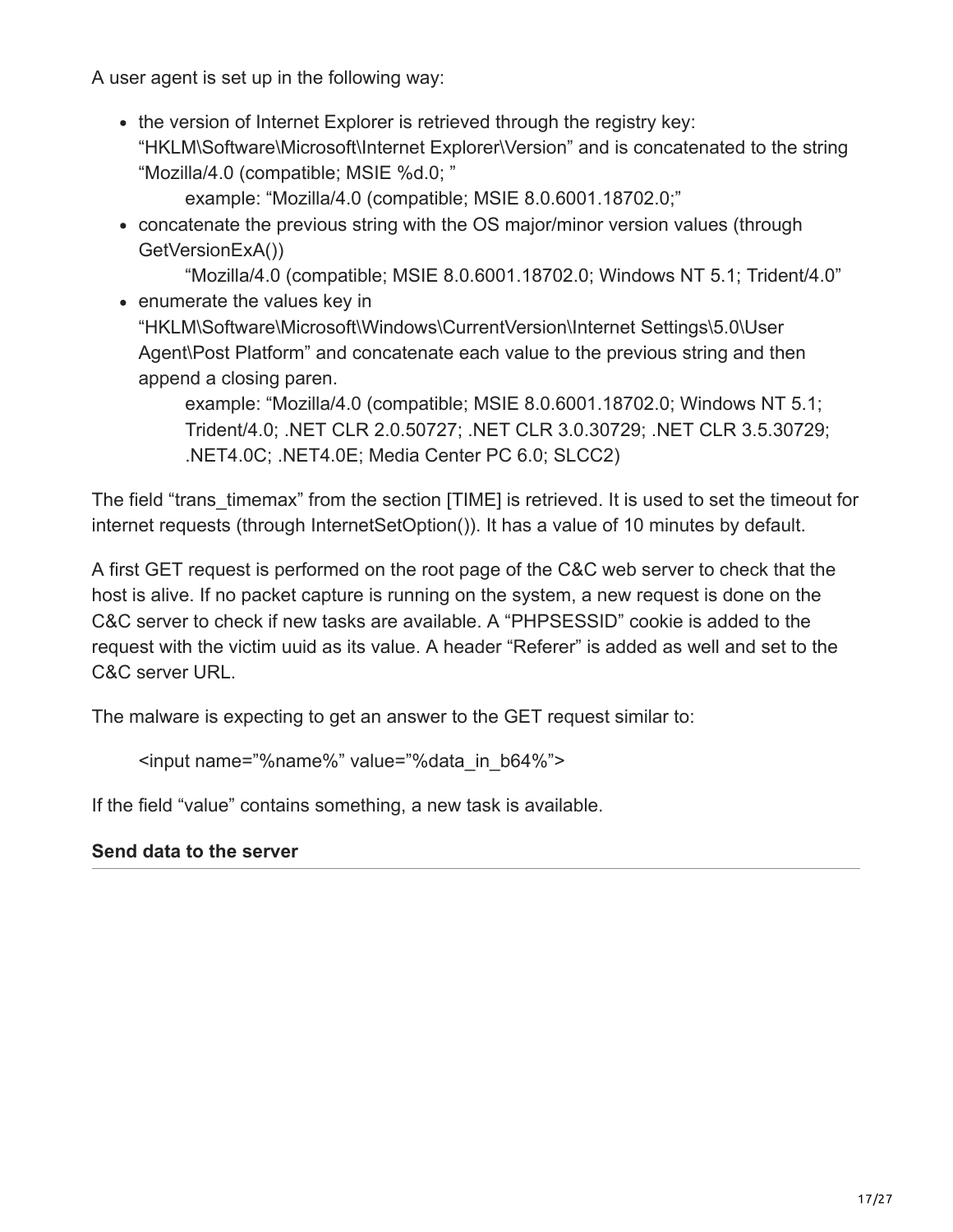# Send data to C2

#### **CARBON CONFIGURATION FILE**



If the file "C\_56743.NLS" / "dsntype.gif" is not empty, it means there are data to be sent the C&C server. The file is parsed and the last line is retrieved. It contains details about the data to be sent. A data blob is built and each of the following fields is encrypted with CAST-128: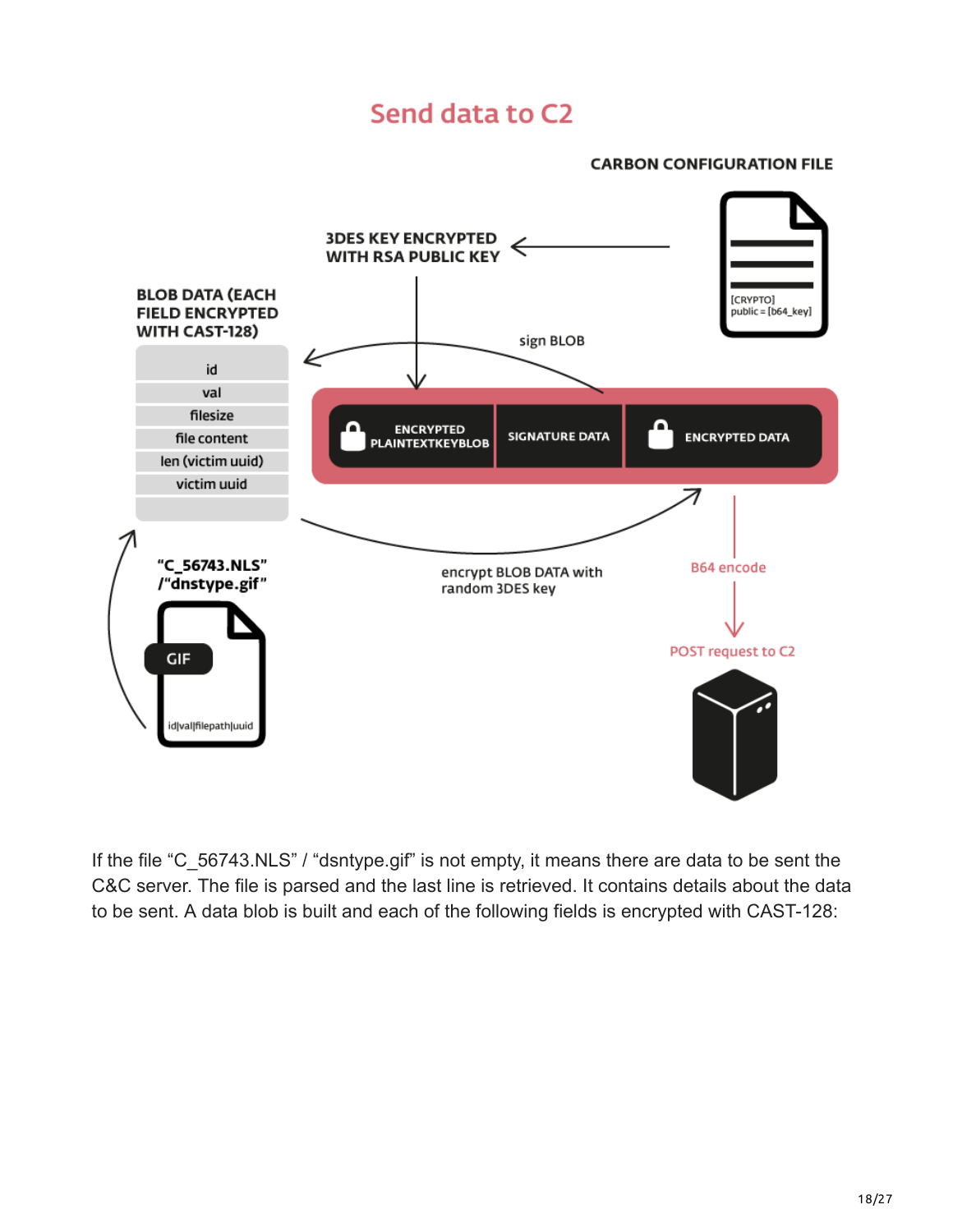id | val | tmp\_filesize | tmp\_content |  $[OPTIONAL$  (if val == 2) tmp2\_filesize | tmp2\_content] | len\_object\_id | object\_id

 $\circ$  id = the type of data to send to the C&C server, it can be:

- $\blacksquare$  10: log backup
- **11: configuration file**
- 20: a cryptographic key
- otherwise: an id associated to a task, it can be the result of a task or an error log in the case of task execution failure
- $\circ$  val = 1 if there is only one file to send, 2 if there are two files
- $\circ$  object id = the victim uuid

If the field "dtc" from the section [CRYPTO] of the configuration file is set to 0, this whole blob is base64 encoded and sent to the C&C server through a POST request.

Otherwise, another layer of encryption is used. In this case, the data blob is signed and a random 3DES key is used to encrypt it. Because the 3DES key is randomly generated and the server needs it to decrypt the data, the key is encrypted with the server public key. The server key is retrieved from the field "publicc" of the section [CRYPTO] from the configuration file.

This new blob (encrypted key | signature data | encrypted data) is encoded in base64 and sent to the C&C server through a POST request.

In order to avoid detection based on the data size sent in a request, the blob can be fragmented into several packets. An option in the configuration file ("post\_frag" in the section [TRANSPORT]) defines whether the blob will be fragmented or sent in only one POST request.

If this option is set to "yes", the blob is divided into several fragments of a specific size. This size comes from another field in the configuration file: "post frag\_size".

An additional header will be added to the request:

"Content-Range: bytes %u-%u/%u; id=%u\r\n", i, i+(fragment\_size-1), data\_size, task\_id"

If the option http11 is set, a specific header is added as well:

"Expect: 100-continue\r\n"

For each fragments sent, the fields "post frag size" and "pfslastset" from the config file (section [CW\_INET\_RESULTS]) are updated with the fragment size and the timestamp.

### **Get new tasks**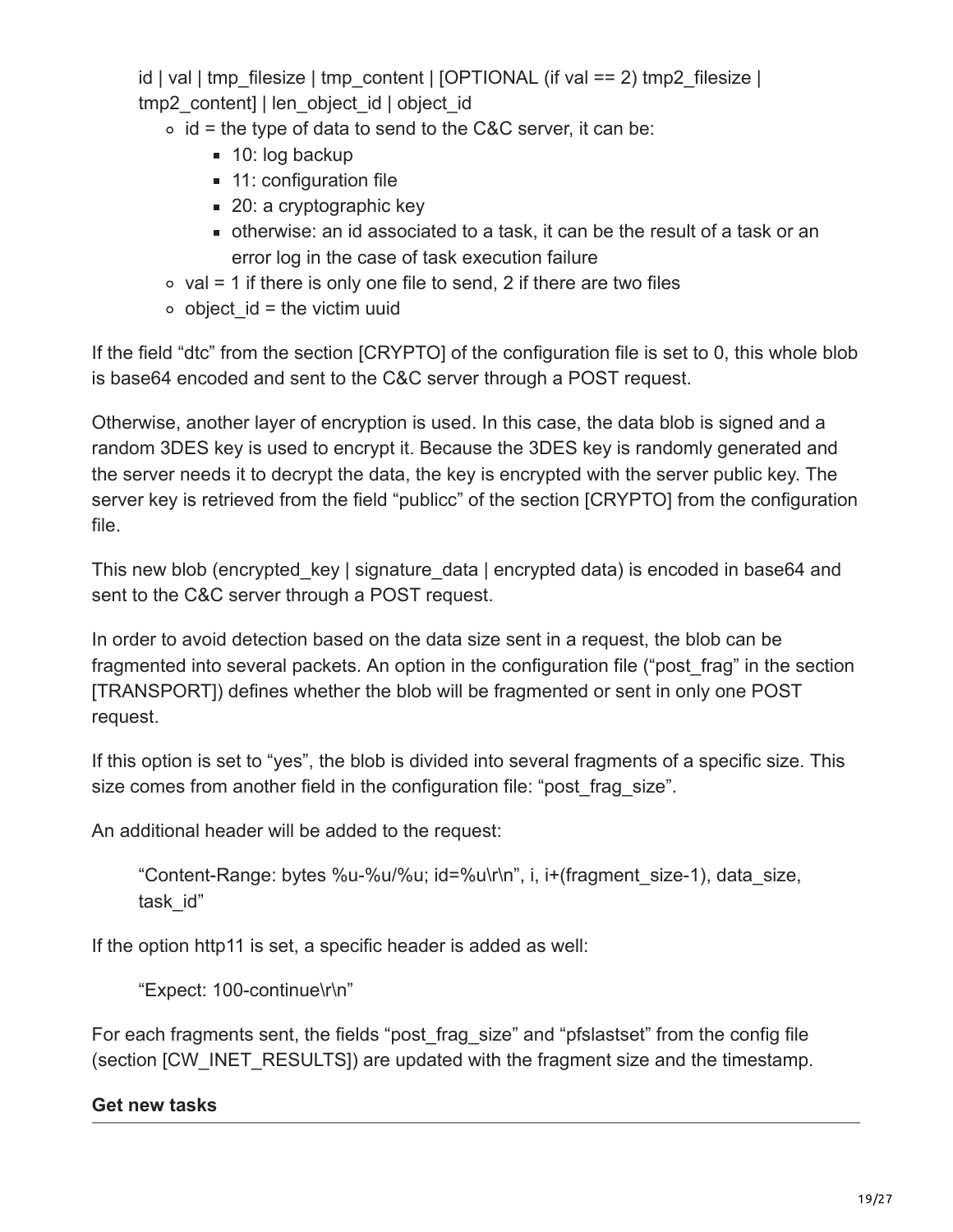# Get new tasks from the C2



New tasks are retrieved from the C&C server by parsing the html page. The malware expects to find the html tag <input> in the page with a base64 encoded blob in its "value" attribute. Once decoded, this blob contains:

- an encrypted block of 128 bytes that contains a structure "PUBLICKEYSTRUC" followed by a cryptographic key (probably a 3DES key)
- signature data (128 bytes) to verify the integrity of the next block
- a block of encrypted data that contains the task

The malware uses an RSA private key (retrieved from the field "keypair" from the section [CRYPTO] of the configuration file) to decrypt the first block and then uses the freshly decrypted key to decrypt the third block. This block of data can be either: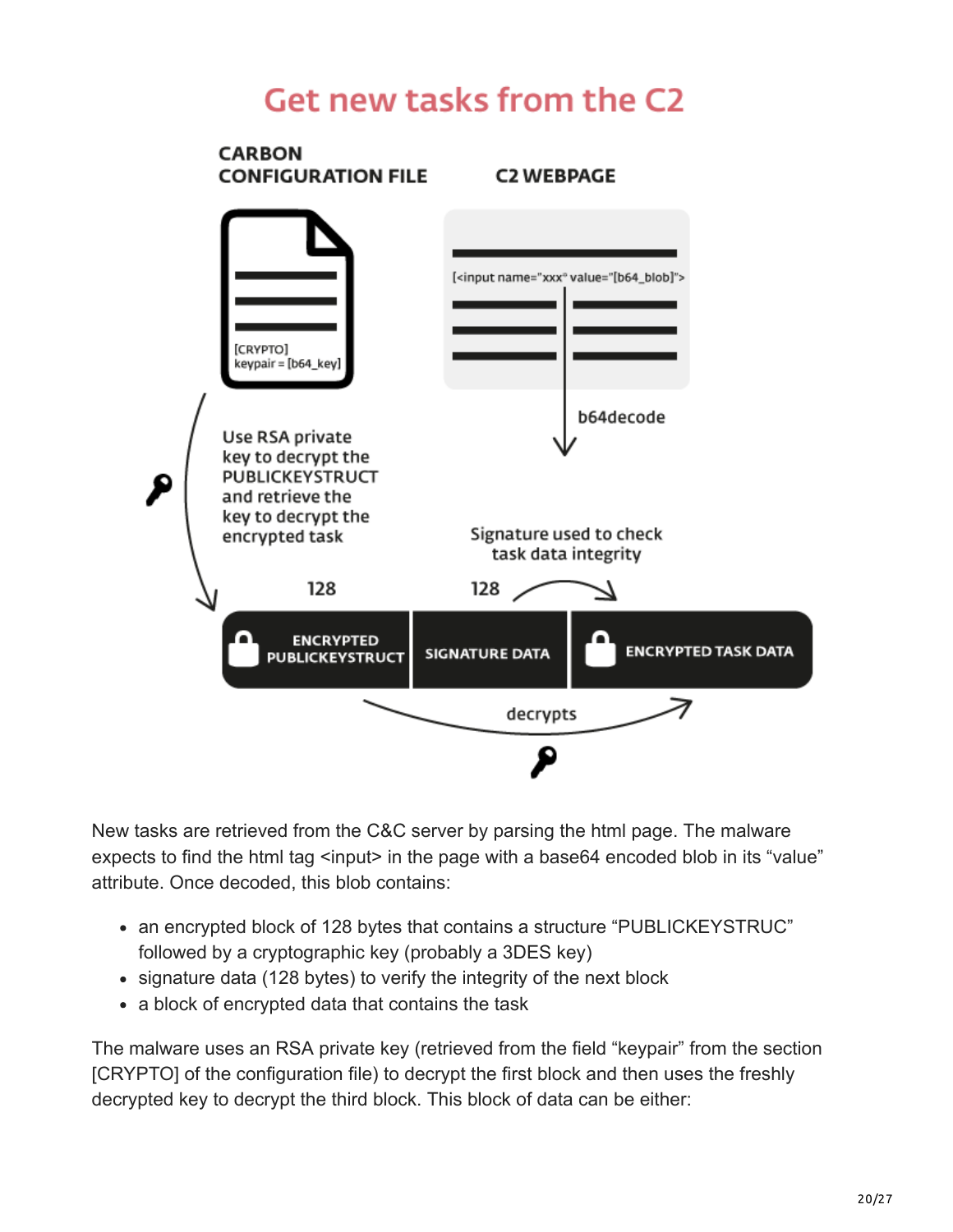- a task to be executed <sup>[6]</sup>
	- the data are decrypted and stored in few temporary files, the task (a command or a PE file) and its configuration file in the "Nls" folder and the output files (file that will contains the task results and the logfile) are stored in the folder "0208" (or respectively "0409" and "1033" for Carbon v3.8x)
	- $\circ$  task id | task filepath | task config filepath | task result filepath | task log filepath
	- this line is appended to beginning of the file "b9s3coff.ax" (cifrado.xml on v3.8x)
- a task to be executed by the orchestrator  $^{[Z]}$ 
	- $\circ$  the data are decrypted and stored in few temporary files (the task, its configuration etc) in the "Nls" and "0208" folder (or "0409" and "1033" for Carbon v3.8x)
	- $\circ$  depending of the content of the data, one of these lines will be added to the beginning of the file "a67ncode.ax" (encodebase.info on v3.8x)
		- task id | task\_filepath | task\_config\_filepath | task\_result\_filepath | task log filepath
		- task id | task\_filepath | task\_config\_filepath | task\_result\_filepath | task\_log\_filepath | execution\_mode | username | password
		- task id | task\_filepath | task\_config\_filepath | task\_result\_filepath | task log filepath | execution mode
- a new RSA server public key
	- in this case, the configuration file is updated with the new key encoded in base64 (field publicc)
- data to be sent to an instance of Carbon running in another computer in the same network
	- the data can contains a specific IP address and port, a named pipe or a named pipe with a username and password.

### **Check Internet availability**

Each hour, the internet connection is checked. A first check is done by calling the function InternetAttemptConnect(). If it works, another test is done by sending HTTP GET requests to the following websites:

- www.google.com
- www.yahoo.com
- www.bing.com
- update.microsoft.com
- windowsupdate.microsoft.com
- microsoft.com

An event is used to notify the other threads in case of the loss of Internet access.

### **Configuration file backup**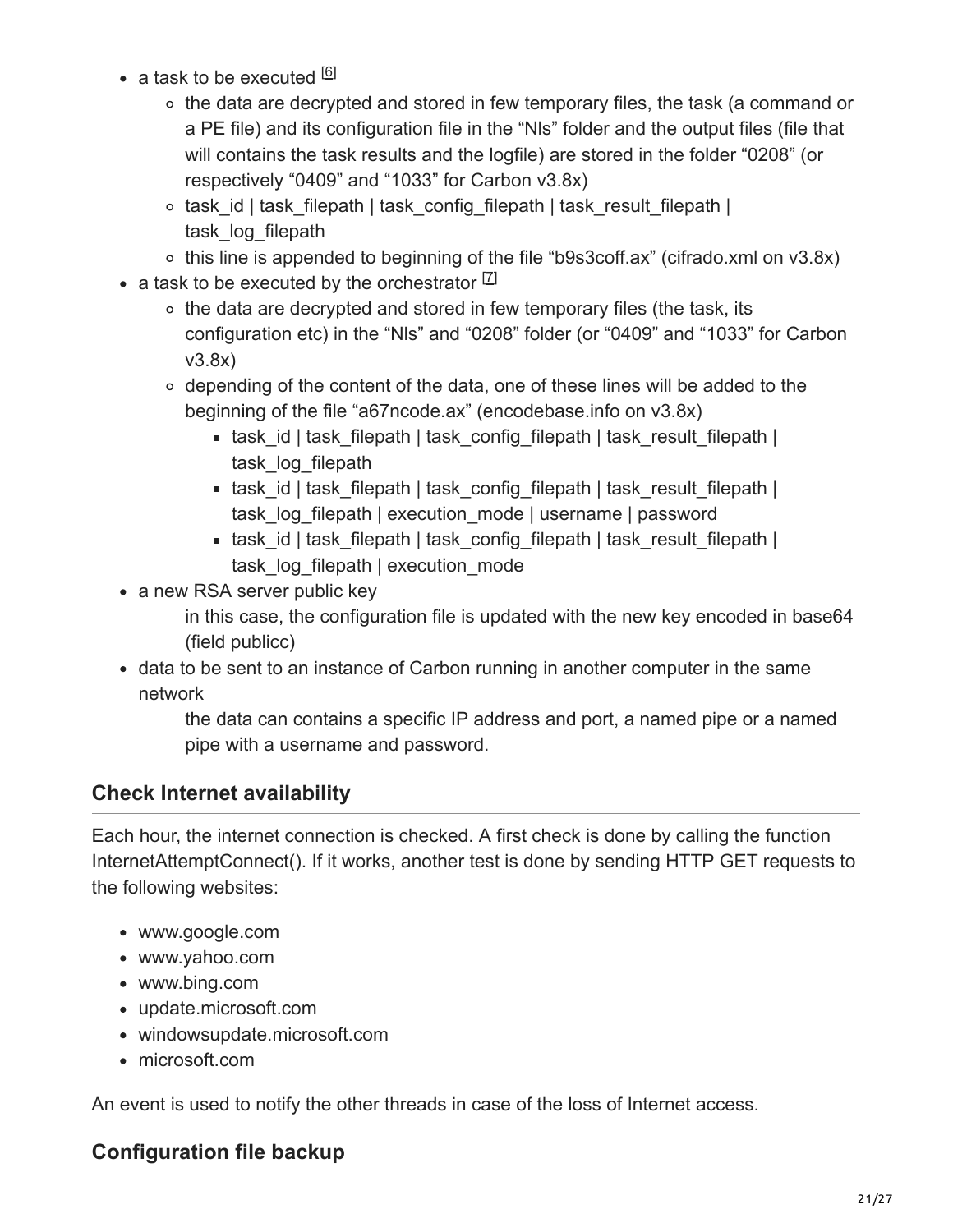Similar to the logfile, the configuration file is also periodically backed up and sent to the C&C server. The thread executes the code in a specific range of time (between 8h and 20h by default) <sup>[8]</sup>.

The value "configlastsend" is retrieved from the section [TIME] of the configuration file. If the config file has been sent over a month ago, the config file is copied into a temporary file with a random name prefixed by "~D" in the folder "208" (for Carbon v3.7x) or "1033" (for Carbon v3.8x). This file is then encrypted with CAST-128 algorithm.

To notify the thread that communicates with the C&C server that a new file is ready to be sent to the server, the following line is appending to the file "C\_56743.NLS" (for Carbon v3.7x) or "dsntype.gif" (for Carbon v3.8x):

"11|1|%s|%s"

- 1st field: an ID to identify the file as a config file
- 2nd field: 1 (file to be sent to the C&C server)
- 3rd field: the temp filepath
- 4rd field: the victim uuid

Last but not least, the attribute "configlastsend" is updated with the current time.

# **Additional Notes**

### **Calling API functions**

The base address of the modules of interest are retrieved by either parsing the PEB or (if the modules are not loaded into the process memory) by loading the needed files from disk into memory and parsing their headers to get their base addresses.

Once the base addresses are retrieved, the PEB is walked again and the field "LoadCount" from the structure LDR\_DATA\_TABLE\_ENTRY is checked. This value is used as a reference counter, to track the loading and unloading of a module.

If "LoadCount" is positive, the module EAT is parsed to get the needed function address.

### **Encryption**

The module and function names are encrypted (at least since v3.77; it was not the case in v3.71) in a simple way, a logical shift of 1 bit being applied to each characters.

The processes' names are encrypted as well by just XOR'ing each character with the key 0x55 (for Carbon v3.7x at least since v3.77) and with the key 0x77 for Carbon v3.8x.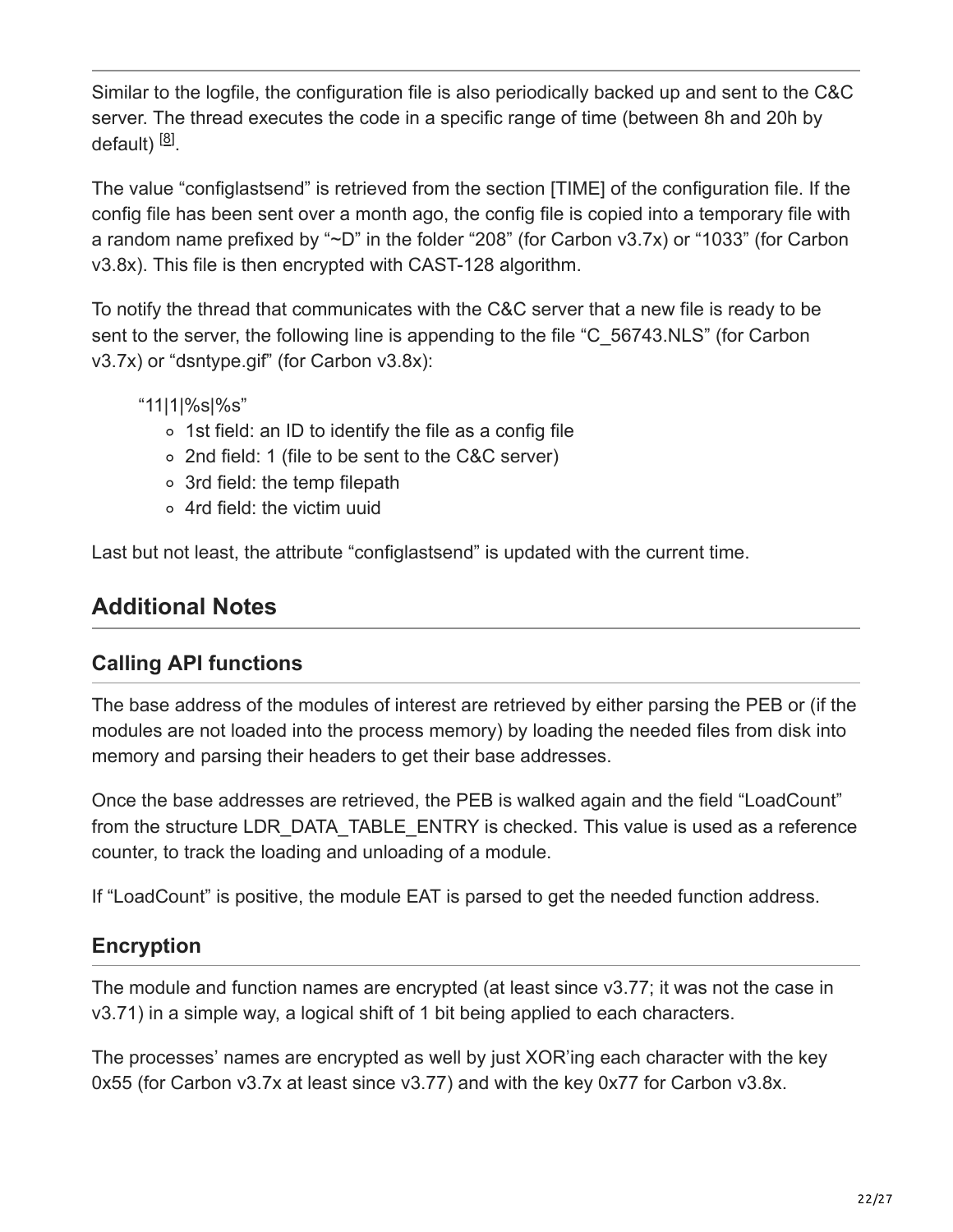With only a few the exceptions, each file from the Carbon working directory is encrypted with the CAST-128 algorithm in OFB mode. The same key and IV are used from the version 3.71 until the version 3.81:

- $key =$  "\x12\x34\x56\x78\x9A\xBC\xDE\xF0\xFE\xFC\xBA\x98\x76\x54\x32\x10"
- $IV = "x12x34x56x78x9AxBCxDExFO"$

### **Check if packet capture is running**

Before communicating with the C&C server or with other computers, the malware ensures that none of the most common packet capture software is running on the system:

- TCPdump.exe
- windump.exe
- ethereal.exe
- wireshark.exe
- ettercap.exe
- snoop.exe
- dsniff.exe

If any of these processes are running, no communication will be done.

Carbon IoCs are also available on ESET's GitHub repository <https://github.com/eset/malware-ioc/tree/master/turla>

# **Appendices**

### **Yara rules**

```
1
2
3
4
5
6
7
8
9
    import "pe"
    import "hash"
    rule generic_carbon
    {
      strings:
        $s1 = "ModStart"
       $s2 = "STOP]OK" $s3 = "STOP|KILL"
```
condition:

10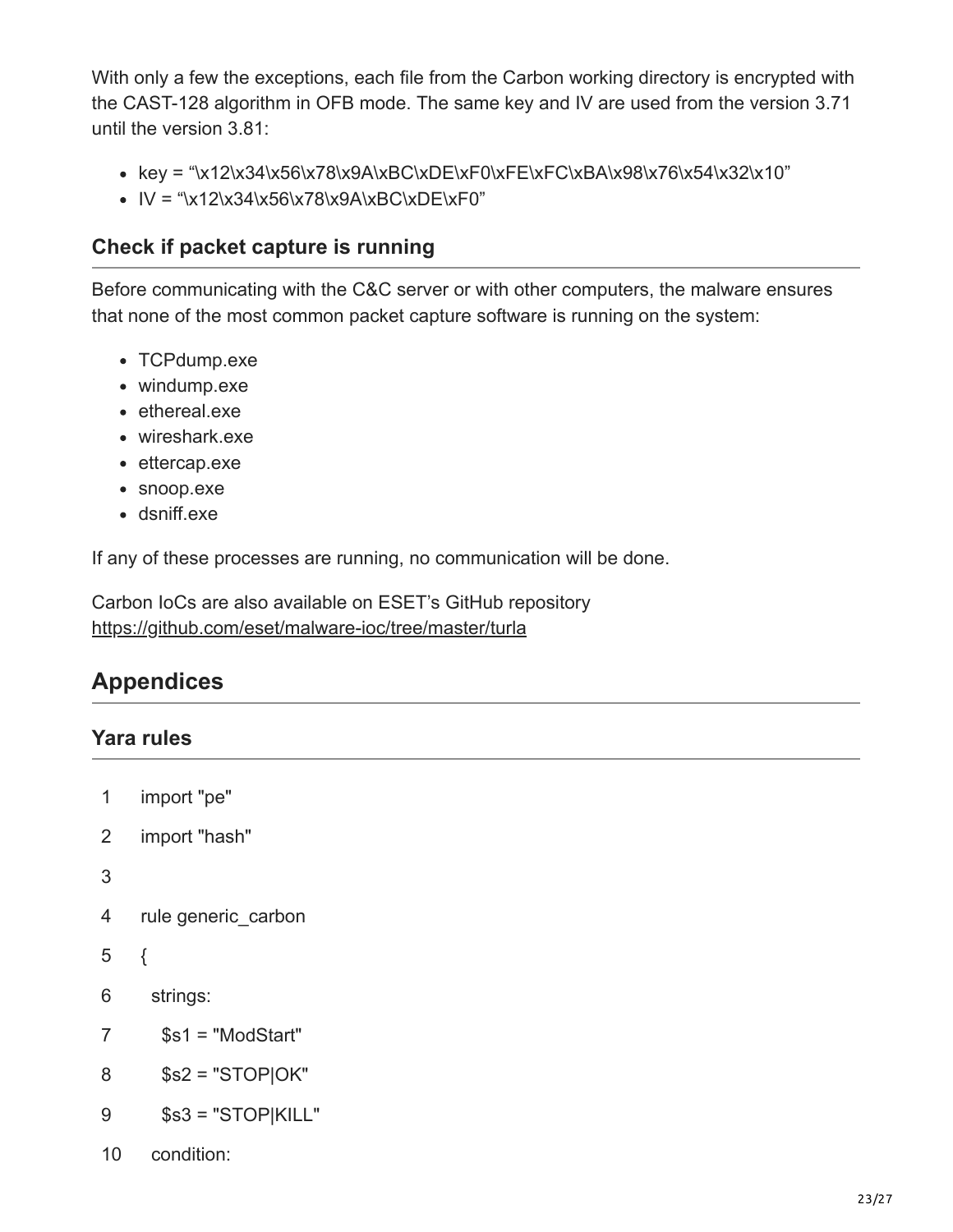| 11     | $uint16(0) == 0x5a4d)$ and all of them                              |
|--------|---------------------------------------------------------------------|
| 12     | $\}$                                                                |
| 13     |                                                                     |
| 14     | rule carbon_metadata                                                |
| 15     | $\{$                                                                |
| 16     | condition:                                                          |
| 17     | (pe.version info["InternalName"] contains "SERVICE.EXE" or          |
| 18     | pe.version info["InternalName"] contains "MSIMGHLP.DLL" or          |
| 19     | pe.version info["InternalName"] contains "MSXIML.DLL")              |
| 20     | and pe.version_info["CompanyName"] contains "Microsoft Corporation" |
| 21     | and not (tags contains "signed")                                    |
| $22$ } |                                                                     |
| 23     |                                                                     |
| 24     | rule carbon 2016 filenames                                          |
| 25     | $\{$                                                                |
| 26     | condition:                                                          |
| 27     | file name contains "wkstrend.xml" or                                |
| 28     | file name contains "cifrado.xml" or                                 |
| 29     | file name contains "fsbootfail.dat" or                              |
| 30     | file name contains "encodebase.inf" or                              |
| 31     | file name contains "zcerterror.png" or                              |
| 32     | file name contains "mkfieldsec.dll"                                 |
| 33     | $\}$                                                                |

# **Carbon files decryptor/encryptor**

### *carbon\_tool.py*

- 1 #!/usr/bin/env python2
- 2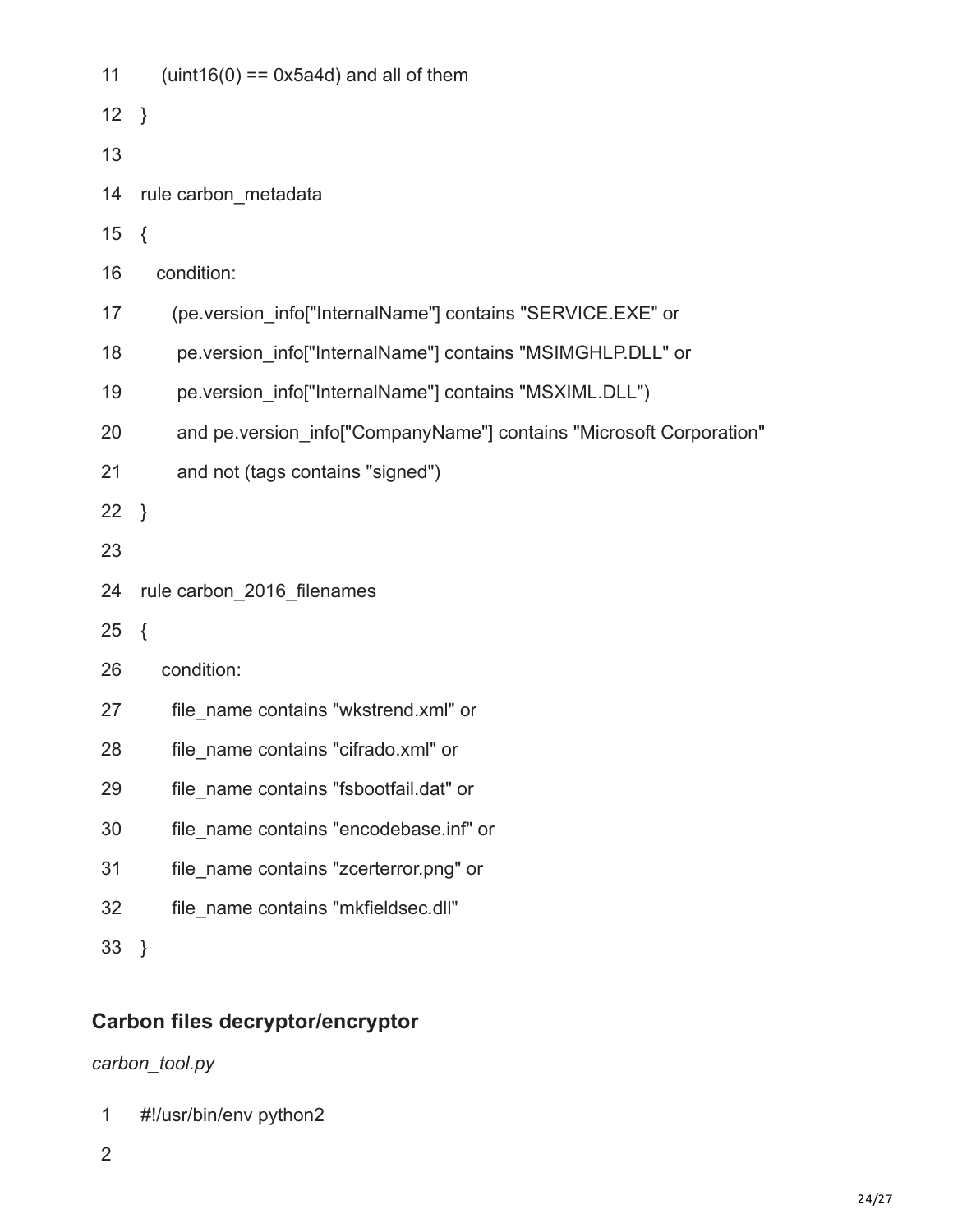```
3
4
5
6
7
8
9
10
11
12
13
14
15
16
17
18
19
20
21
22
23
24
25
26
27
28
29
30
    from Crypto.Cipher import CAST
    import sys
    import argparse
    def main():
    parser =
    argparse.ArgumentParser(formatter_class=argparse.RawTextHelpFormatter)
    parser.add_argument("-e", "--encrypt", help="encrypt carbon file", required=False)
    parser.add_argument("-d", "--decrypt", help="decrypt carbon file", required=False)
    try:
    args = parser.parse args()except IOError as e:
    parser.error(e)
    return 0
    if len(sys.argv)! = 3:
    parser.print_help()
    return 0
    key = "\x12\x34\x56\x78\x9A\xBC\xDE\xF0\xFE\xFC\xBA\x98\x76\x54\x32\x10"
    iv = "\x12\x34\x56\x78\x9A\xBC\xDE\xF0"
    cipher = CAST.new(key, CAST.MODE_OFB, iv)
    if args.encrypt:
```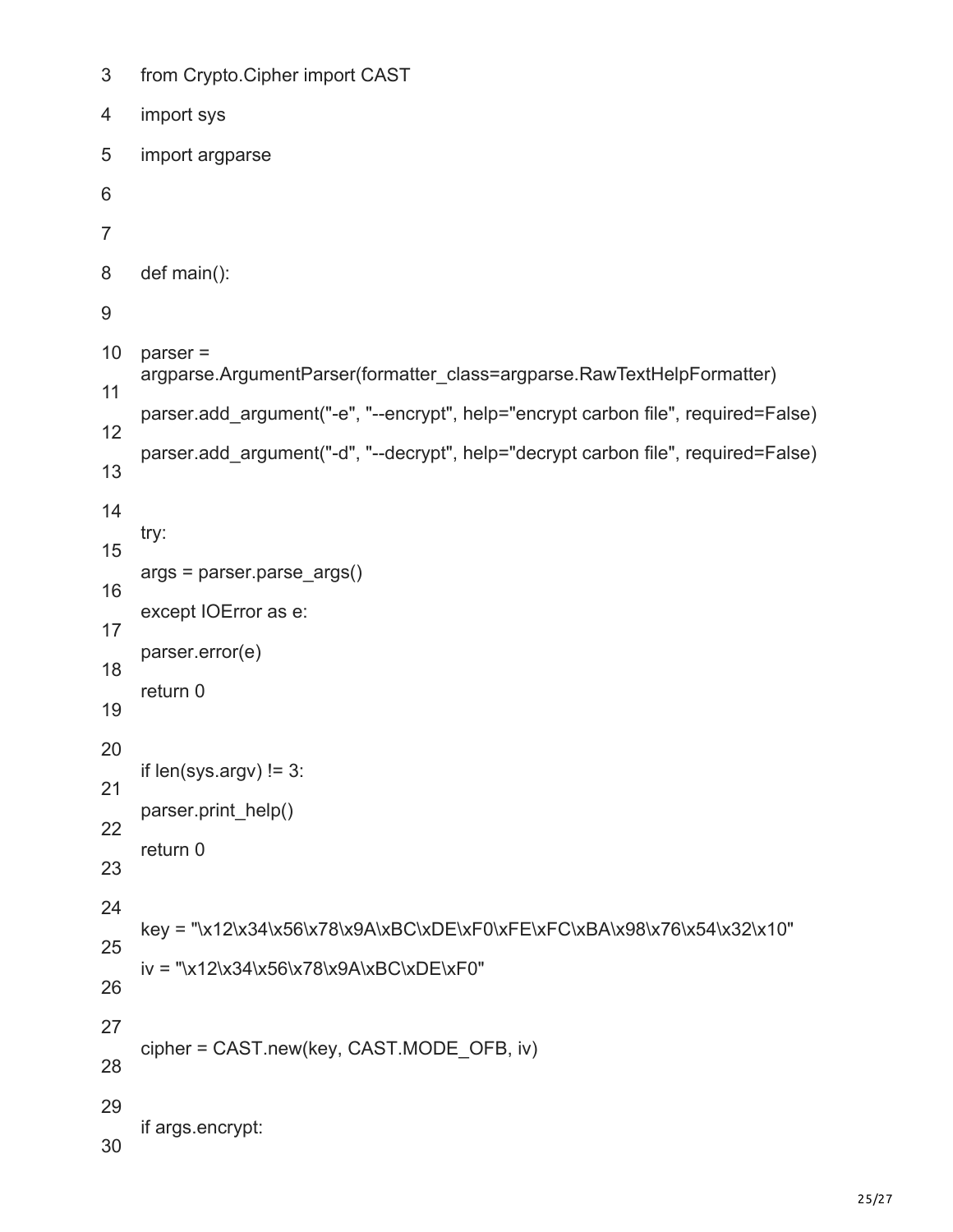```
31
    plaintext = open(args.encrypt, "rb").read()
```

```
32
while len(plaintext) % 8 != 0:
```

```
33
plaintext += "\x00"
```
- 34 data = cipher.encrypt(plaintext)
- 35 open(args.encrypt + "\_encrypted", "wb").write(data)
- 36 else:
- 37 ciphertext = open(args.decrypt, "rb").read()

```
38
while len(ciphertext) % 8 != 0:
```
- 39 ciphertext += "\x00"
- 40 data = cipher.decrypt(ciphertext)
- 41 open(args.decrypt + "\_decrypted", "wb").write(data)

42

43 if \_\_name\_\_ == "\_\_main\_\_": main()

# **Carbon footprint**

Table 2 – Carbon sample hashes

### **SHA1 hash**

7f3a60613a3bdb5f1f8616e6ca469d3b78b1b45b

a08b8371ead1919500a4759c2f46553620d5a9d9

4636dccac5acf1d95a474747bb7bcd9b1a506cc3

cbde204e7641830017bb84b89223131b2126bc46

1ad46547e3dc264f940bf62df455b26e65b0101f

a28164de29e51f154be12d163ce5818fceb69233

7c43f5df784bf50423620d8f1c96e43d8d9a9b28

7ce746bb988cb3b7e64f08174bdb02938555ea53

20393222d4eb1ba72a6536f7e67e139aadfa47fe